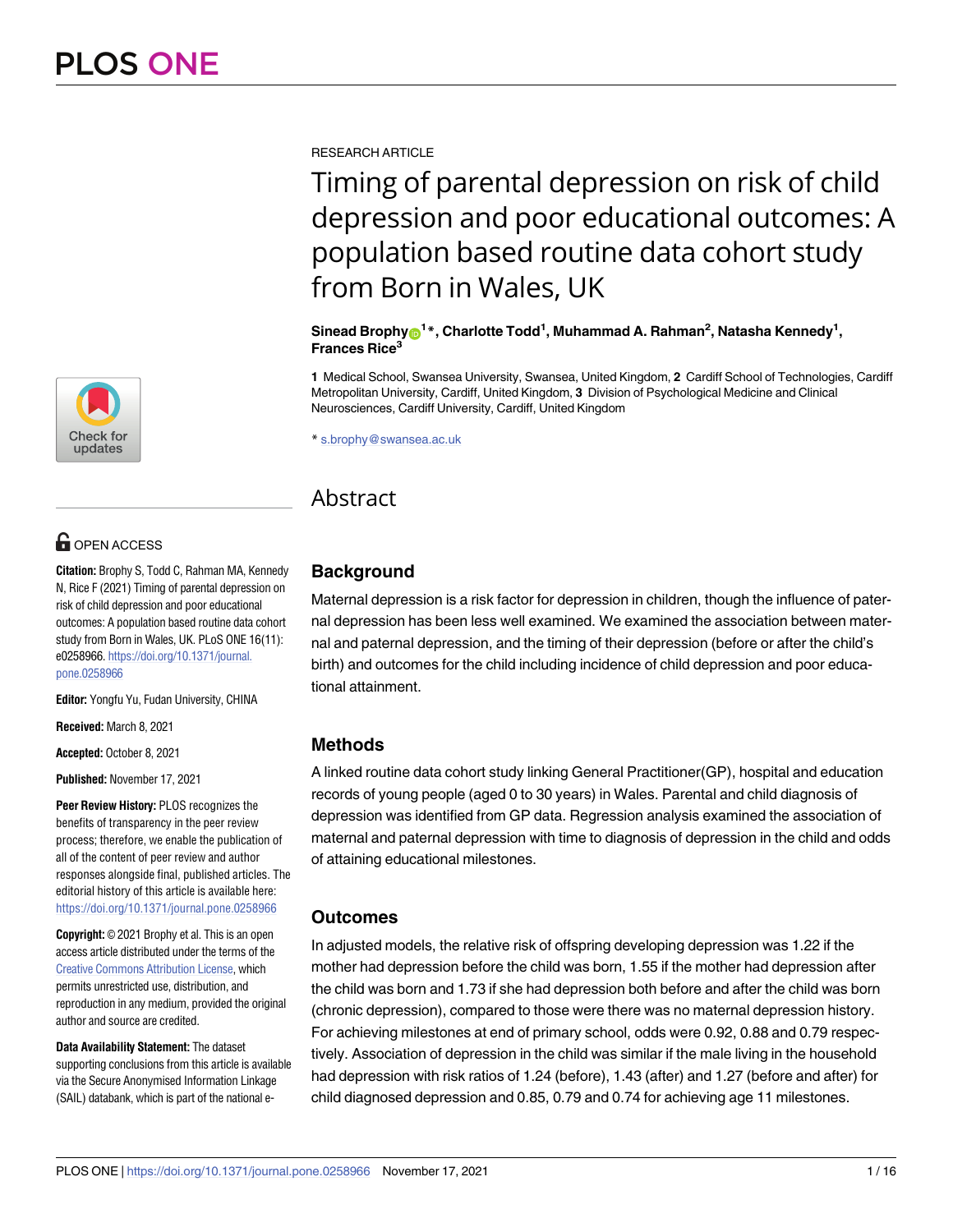<span id="page-1-0"></span>health records infrastructure for Wales. 19 For further information on the SAIL databank and enquiries in how to access the data, please visit the SAIL website [\(http://www.saildatabank.com](http://www.saildatabank.com)). The findings can be replicated in their entirety by directly obtaining the data from SAIL and following the protocol in the methods section. The authors did not have any special access privileges that others would not have.

**Funding:** The authors received no specific funding for this work. The infrastructure to enable the study was funded by Health Care Research Wales [\(https://healthandcareresearchwales.org/](https://healthandcareresearchwales.org/)) which funded; the National Centre for Population Health and Wellbeing Research ([https://ncphwr.org.uk/\)](https://ncphwr.org.uk/) enabling the involvement of SB, CT, MAR, TK, the National Centre for Mental Health Wales ([https://](https://www.ncmh.info/) [www.ncmh.info/](https://www.ncmh.info/)), which supported the involvement of FR, and the Secure Anonymised Information Linkage Database [\(https://](https://saildatabank.com/) [saildatabank.com/\)](https://saildatabank.com/).

**Competing interests:** No authors have competing interests.

#### **Interpretation**

Children who live with a parent who has depression are more likely to develop depression and not achieve educational milestones, compared to children who live with a parent who has a history of depression (but no active depression in child's lifetime) and compared to those with no depression. This finding suggests that working closely with families where depression (particularly chronic depression) is present in either parent and treating parental depression to remission is likely to have long-term benefits for children's mental health and educational attainment.

# **Introduction**

Depression in a parent is a common and potent risk factor for depression in the child  $[1, 2]$  $[1, 2]$  $[1, 2]$  $[1, 2]$ and is also associated with a range of adverse child health and educational outcomes including poorer academic attainment [\[1,](#page-13-0) [3–8](#page-13-0)]. To date, the vast majority of research has focused on the effect of maternal depression on offspring outcomes. Depression in a mother increases the likelihood of offspring depression by 3 to 4 fold on average, with 6 to 10 fold increases in risk reported when maternal depression is severe or recurrent [\[9](#page-14-0)]. Depressive disorders are a prominent cause of disability worldwide [[10](#page-14-0), [11](#page-14-0)] and often onset in adolescence or early adult life. Early-onset depression (by the 20s) is concerning because numerous studies indicate it is associated with particularly poor outcomes including poor physical and mental health [\[1](#page-13-0), [4](#page-13-0), [5](#page-13-0), [8\]](#page-13-0), suicide [\[6,](#page-13-0) [7](#page-13-0)] and academic failure [\[12](#page-14-0)]. Educational performance at school is itself also associated with future health and economic outcomes [[13](#page-14-0)].

Recent studies utilising data linkage approaches have helped enhance understanding over both the prevalence of maternal mental illness among children and adolescents and the impact of parental depression on education outcomes using large population cohorts in Sweden and the UK. The Swedish based population study found that diagnosis of parental depression (both maternal and paternal) throughout a child's life was associated with worse school performance at age 16 [[3](#page-13-0)]. More recently, Abel et al used a UK based cohort and identified high proportions of children are exposed to maternal illness and called for information on paternal mental health as a public health imperative [[14](#page-14-0)].

Indeed, whilst these linkage studies have given greater insight into the field, questions remain regarding the impact of parental depression on child outcomes. This includes the extent to which paternal depression has an association with child outcomes that is independent of maternal depression, with research reporting that paternal effects on child outcomes may be mediated through maternal depression [[15\]](#page-14-0). Innovative approaches to cohort designs are also informative for teasing apart the effects of timing of parental depression. These natural experimental approaches involve examining the impact of timing of exposure to parental depression (e.g. before or after the child's birth) with the assumption that an environmental exposure effect on offspring is only plausible for exposure during the child's life time [\[8](#page-13-0)]. This type of design has been applied to offspring antisocial behaviour but has yet been used to examine the association with other offspring outcomes. Moreover, we are not aware of a study using such an approach to examine offspring depression that includes the peak period of risk for major depressive disorder which occurs between late adolescent and early adult life [[15](#page-14-0)].

It is important to examine the effects of timing of maternal and paternal depression on offspring outcomes because this has implications for prevention and early intervention. Previous research suggest that direct exposure effects to parental depression may have adverse effects on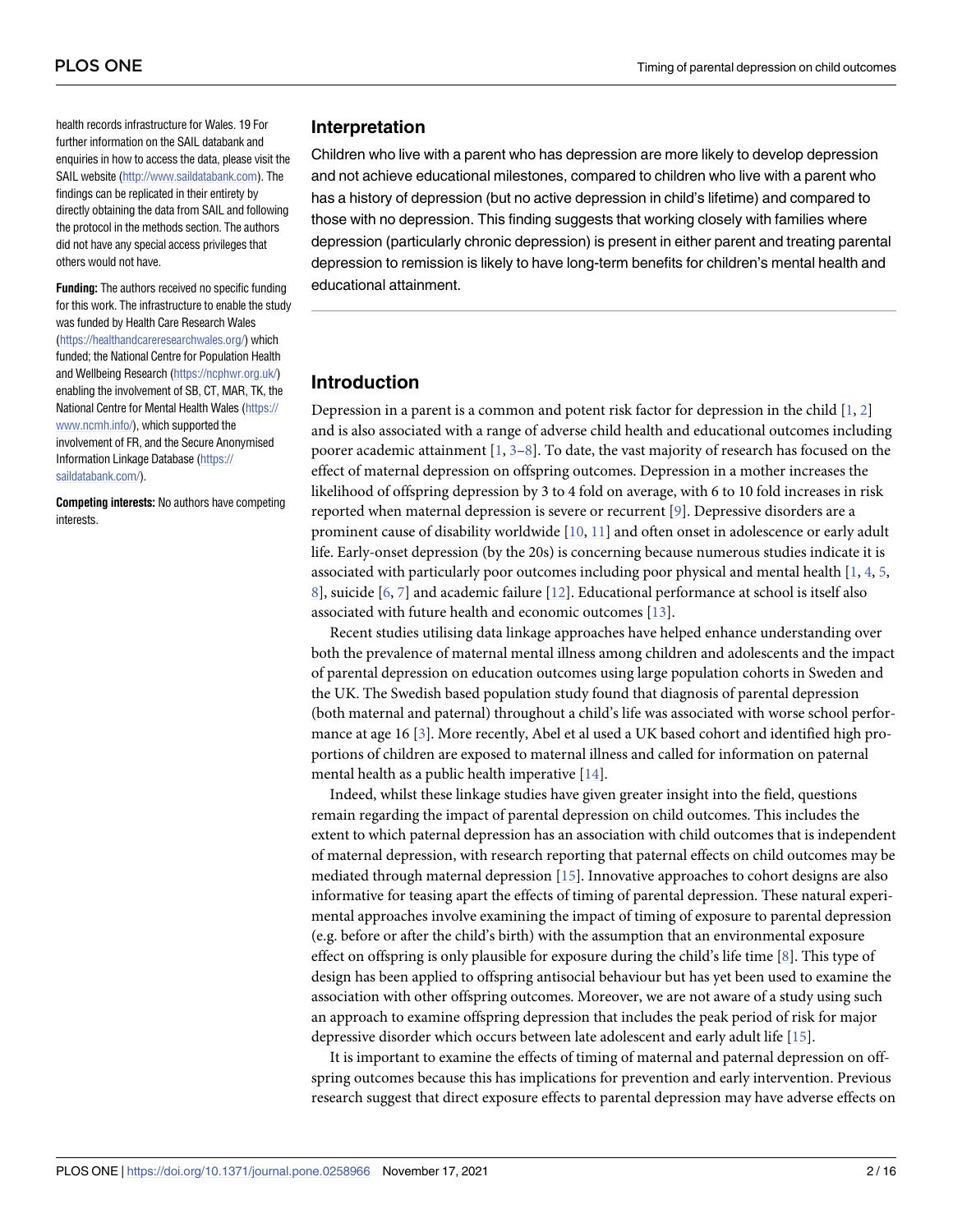<span id="page-2-0"></span>children's developmental outcomes via mechanisms such as impaired parent-child relationships, exposure to stress as well as children learning pessimistic styles of viewing the world [\[16\]](#page-14-0). In contrast, depression is heritable in adults and in young people and passive gene-environment correlation whereby inter-generational transmission via seemingly environmental exposures are driven by inherited mechanisms may also exist  $[17, 18]$  $[17, 18]$  $[17, 18]$  $[17, 18]$  $[17, 18]$ . Thus, it is important to assess the extent to which "exposure" to parental depression has a direct environmental impact on children because of the implication for prevention of adverse outcomes in the children of depressed parents. The implication of exposure effects is that proactive treatment of parental depression to remission is likely to have added benefits for the parents' children. Thus, such evidence would be informative for recommendations that identify the offspring of parents with depression as meriting special consideration for preventive and early interventions and informing the development of guidelines as to how this might be achieved [\[19\]](#page-14-0). We used data from a national sample of over one million young people aged from 0 to 30 years (year of birth 1987 to 2018) (mean offspring age = 14.92 (standard deviation: 8.75, median 14.40) that includes nearly complete coverage (*>*90%) of primary care records for the population of Wales, UK. Primary care is the setting in the UK where the vast majority of depression is diagnosed and managed [\[20\]](#page-14-0). We examined diagnosis of depression and poor academic attainment as outcomes in young people. Diagnosis of parental depression (maternal and paternal) were the exposure variables. We stratified by timing of exposure to parental depression (e.g. before the child was born and in the lifetime of the child) compared to families which had no previous history of depression. The assumption being that only parental episodes during the child's life time would plausibly be expected to impact adversely on the rearing environment [\[21\]](#page-14-0). We investigated the impact of parental depressive episodes on their children's depression and educational outcomes in order to investigate the effect of episodes prior to and during the child's lifetime. This study is unique in that it uses this approach to examine outcomes in offspring during their peak period of risk for depression including both maternal and paternal influence.

#### **Objectives**

We sought to assess:

- 1. Evidence for exposure effects of maternal and paternal depression on offspring depression and educational outcomes.
- 2. The magnitude of association with offspring outcome similar depending on whether the mother or father was depressed.

#### **Methods**

#### **Study design**

**Procedures.** Data linkage for this routine cohort study was carried out through the SAIL (Secure Anonymised Information Linkage) databank in order to inform the design of the Born In Wales Study (Born In Wales—NCPHWR). The SAIL databank contains anonymised health and administrative datasets on the Welsh population with total population coverage for hospital admission and 90% population coverage for general practice data. Datasets utilised in this study included the Welsh Demographic Service Dataset (e.g. registration with a general practice), the Education Attainment dataset, and hospital admission, (Patient Episode Database for Wales (PEDW)). For each of these datasets, each individual is assigned a unique anonymous identifier, known as an Anonymous Linking Field (ALF). This remains the same across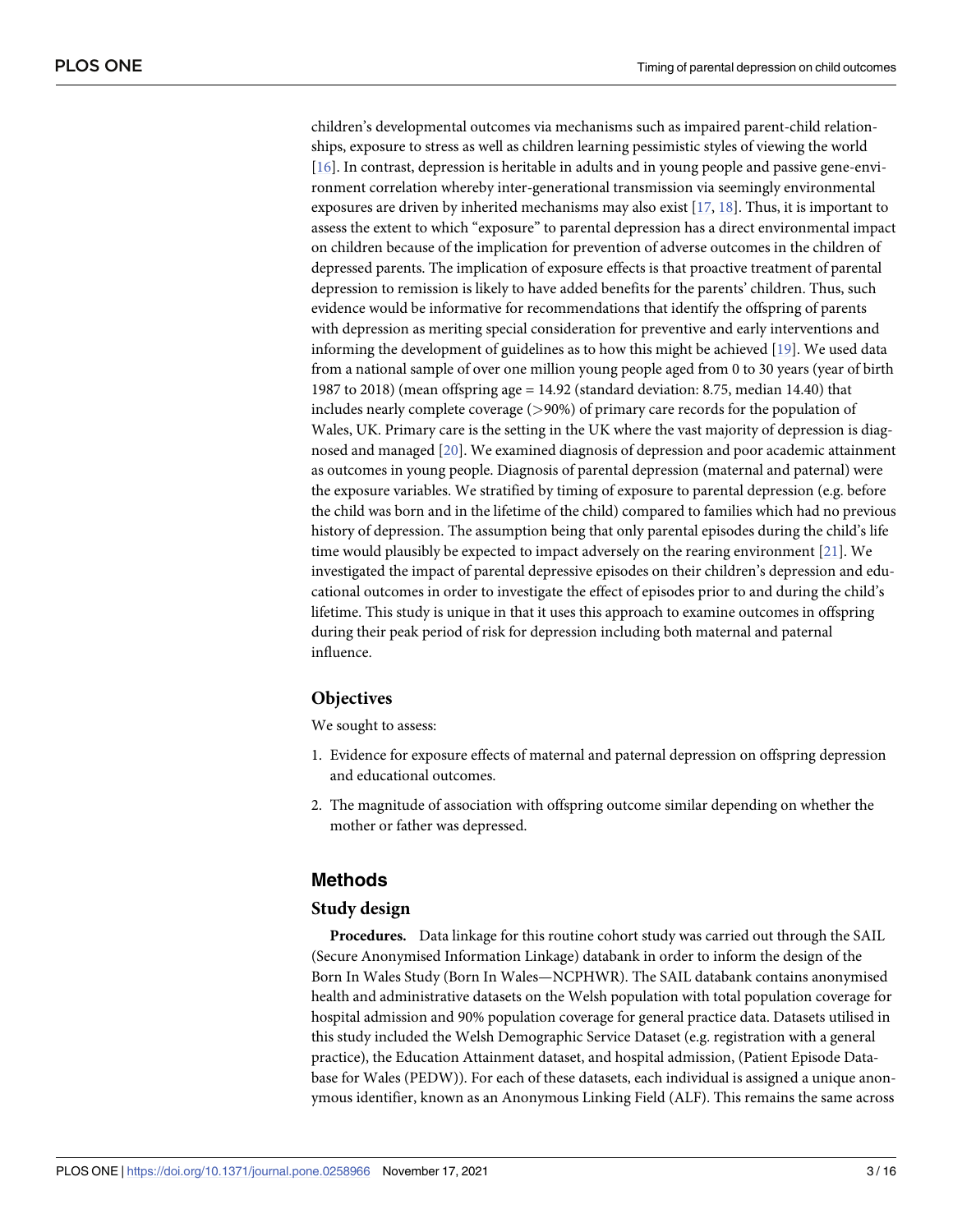<span id="page-3-0"></span>data sources [\[22\]](#page-14-0). In order to determine occupiers of the same household and in the case of our study, identify the stable male linked to the child, a similar procedure is followed for anonymising residential information, whereby each dwelling is assigned a Residential Anonymous Linking Field (RALF) [[23](#page-14-0)]. Thus, we identified "fathers" based on a stable male who was currently living with the mother/child (based on their RALF), was of adult age (over 18 years and aged within 10 years of the mothers' age) and who lived in the same household as the mother for a minimum of 1 year before the birth of the child. This is similar to methods employed previously [[24](#page-14-0)] and attempts to overcome the challenge that linkage to paternity data has yet to be fully established [\[14\]](#page-14-0). This variable can examine influence of an adult male in the household but will not capture influence of fathers who do not live with the child.

The SAIL databank was queried using SQL (IBM DB2 9.7). S1 [Fig](#page-13-0) details the flow diagram showing how the sample size was arrived at and processes involved. Exposures were: 1. Maternal diagnosis of depression, 2. Paternal diagnosis of depression. Timing of depression was recorded as: no history of depression (0); depression before birth of child only (1); depression after birth of child only (2); depression before and after birth of the child (3). The diagnosis of depression was based on read codes for major depressive episode (either single or recurrent [\[25\]](#page-14-0); see S1 [Table\)](#page-13-0) all available GP records were used to identify depression before the birth of the child but all participants need to have a minimum of 2 years of GP records before the birth of the child. In the United Kingdom, GP data are coded using read codes, which contain codes for symptoms, diagnosis, treatment and management; data within hospital admission are recorded using ICD-10 codes [\[26\]](#page-14-0). The RECORD statement for reporting routinely linked data was followed throughout [[27](#page-14-0)].

Primary outcomes included offspring diagnosis of depression (utilising the read codes in [S1](#page-13-0) [Table](#page-13-0)) in either the GP or the hospital records, and offspring educational attainment. Educational attainment was dichotomised to capture achieving or not achieving expected national curriculum levels in core subjects at Key Stages 1, 2 and 3 (KS1, KS2 and KS3) which are captured in the educational dataset. Key Stage 1 is completed at age 6/7, Key Stage 2 at age 10/11, and Key Stage 3 at age 13/14; and Key Stages are assigned by summative teacher assessments. An individual was classed as achieving their Key Stage level if they had passed the core subjects (English/Welsh) and mathematics to the accepted national curriculum level. If they did not achieve the accepted level in either of these core subjects, they were assigned as "not achieved".

Confounders aimed to capture factors associated with key study exposure and outcome variables available in the linked dataset. These included: number of house moves in the first five years of the child's life, Townsend quintile (as an index of socio-economic deprivation), child gender, age of mother at birth of the child, child birth weight and gestational age.

#### **Statistical analysis**

Following extraction from the SAIL databank, the dataset was imported into STATA and cleaned to firstly remove any duplicate entries. The authors had full access to the data to create the study population. All variables to be included in the analysis were then cleaned. Gestational age was cleaned so that any gestational age less than 22 or more than 45 weeks were replaced with missing values. Age of mother at birth was cleaned so that any age less than 10 and more than 65 was replaced as a missing value. Birth weight was cleaned so that any weight less than 0.435kg and more than 7kg was replaced with a missing value. Age of depression diagnoses under 5 were also replaced with missing values. Missing values in the dataset on continuous variables such as gestation age or mother age were excluded from analysis. For categorical variables such as key stage achievement, missing variables were given their own category. Numbers of each variable can be seen in [Table](#page-5-0) 1.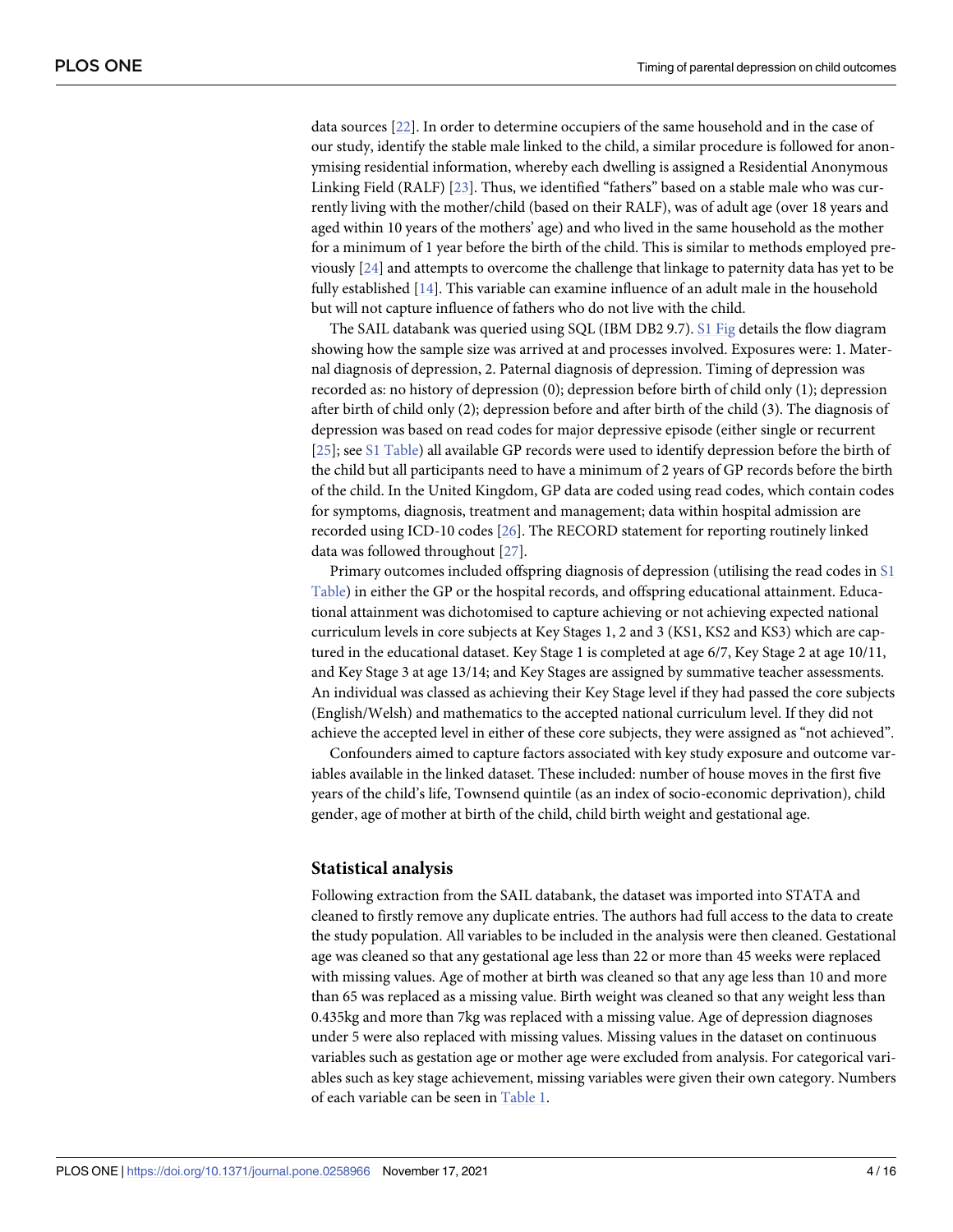<span id="page-4-0"></span>Statistical analyses were conducted using Stata version 13. Cox regression analysis was used to examine the relationship between parental depression and outcomes adjusted for confounders (i.e. gender, deprivation, previous attainment). The follow-up was calculated as time to depression diagnosis in the child or censored at date of death or date of end of study (July 2018)/last GP download. Logistic regression was used to explore the influence of maternal and paternal depression on educational outcomes (Key Stage 1, 2 and 3 achieved/not achieved).

# **Ethical approval**

This study was approved by the Information Governance Review Panel (IGRP) at Swansea University.

#### **Results**

Data from a national sample of young people aged from 0 to 30 years (year of birth 1987 to 2018) and their parents (1,080,118 mother child entries and 369,426 stable male child entries) were included (mean offspring  $age = 14.92$  (standard deviation: 8.75, median 14.40) who resided in Wales, United Kingdom.

#### **Depression**

Tables [1](#page-5-0) and [2](#page-6-0) show that 34�5% (326,408/945,713) of mother child entries and 18.0% (58,103/ 323,572) of stable male child entries had a diagnosis of depression respectively. For mothers, 7�7% had a diagnosis before the child was born only (and no depression during the child's lifetime), 20.9% had a diagnosis during the child's lifetime only and 5.9% had a diagnosis both before and during the child's lifetime. For fathers/stable male, the figures were: 4�8%, 11.1% and 2.1% respectively. The mean age at first diagnosis of depression in the mother ranged from 23�5 years (before child born) to 34.6 years (after child born) and for the father, this was 25.1 to 37.9. In the offspring, 4.34% (38,643/890,536) of children had a diagnosis of depression (2.85%: 12,942/454,147 boys and 5.89%:25,700/436,319 girls).

Tables [3](#page-7-0) and [4](#page-8-0) show associations between maternal depression and offspring depression and attainment without adjustment for confounders. Three groups (before only, after only, before and after) are compared to the reference never depressed group: those where there was no diagnosis of maternal depression on record. The mean age at child depression diagnosis in these groups was 19 years, highlighting the importance of the transition into early adult life for depression risk. For maternal depression, the association with offspring depression diagnosis increased by maternal depression group with the lowest association observed for the group of children whose mothers experienced depression only prior to their birth ( $HR = 1.32$ , 95%)  $CI = 1.21, 1.43$ . For those where maternal depression occurred during the child's lifetime only, the association with offspring depression was significantly higher ( $HR = 2.00$ , 95%)  $CI = 1.96, 2.05$ ) and the strongest association was seen in the group of offspring whose mothers experienced depression both prior to and during their lifetime (HR =  $2.25$ , 95% CI =  $2.15$ , 2�35). Importantly the confidence intervals did not overlap for those who had depression prior to child's birth only and the other maternal depression groups where the child was exposed to maternal depression. This is consistent with potential environmental effects of maternal depression on child depression diagnosis. For paternal depression [\(Table](#page-6-0) 2), associations with child depression were observed. However, the risk effect on child depression was similar for each of the three paternal depression groups (prior, after and both prior and after child's birth) and the confidence intervals overlapped. A comparison of those who had depression after (but not before the child's birth) and those who had depression only before showed a HR 1.16 (95% CI: 0.95–1.4), showing no significant difference.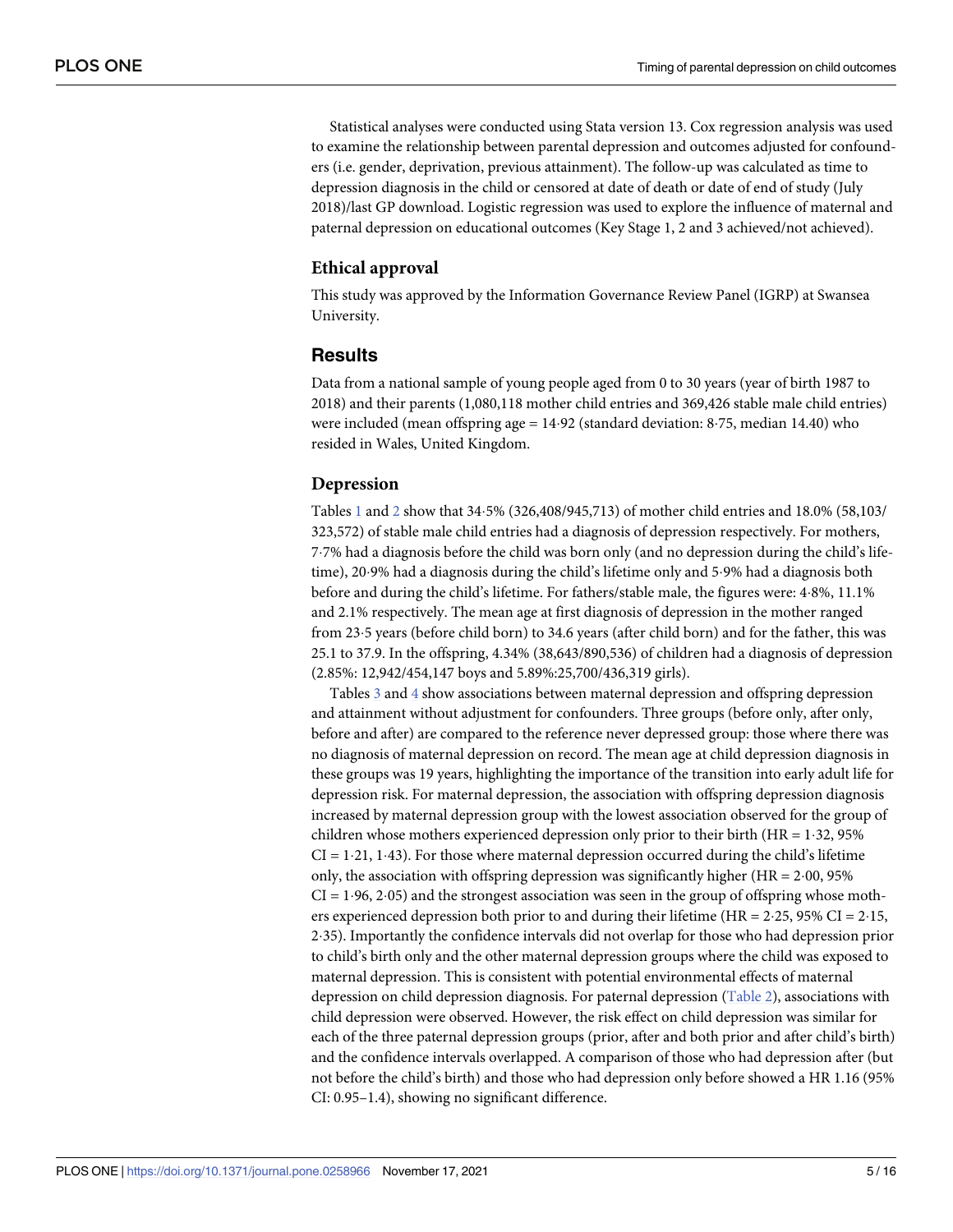|                                                          |                         | Never had<br>depression     | Previous history of depression Depression after<br>only | birth                         | Previous history of depression & diagnosis<br>after birth |
|----------------------------------------------------------|-------------------------|-----------------------------|---------------------------------------------------------|-------------------------------|-----------------------------------------------------------|
| Overall % of mother child entries (n/N)                  |                         | 65.49 (619,305/<br>945,713) | 7.70 (72,828 / 945, 713)                                | 20.92 (197,850<br>/945,713)   | 5.89 (55,730 / 945,713)                                   |
| Mean age of first diagnosis of depression in mother (SD) |                         | .                           | 23.69 (5.46)                                            | 34.57(9.01)                   | 23.54 (5.57)                                              |
| Mean age became mother (SD)                              |                         | 28.83 (5.79)                | 30.12 (5.65)                                            | 26.43 (5.75)                  | 28.49 (5.75)                                              |
| % of mothers where stable male identified                |                         | 35.94 (222,594/<br>619,305) | 36.05 (26,255/72,828)                                   | 29.62 (58,596/<br>197,850)    | 30.39 (16,935/55,730)                                     |
| % of children with depression (n/N)                      | Overall                 | 2.93 (16,443/<br>560,598)   | 0.98(637/65,085)                                        | 9.21 (17,955/194,904)         | 4.11 (2,254/54,781)                                       |
|                                                          | 95% CI of<br>difference |                             | -1.95 (-1.86,-2.04)                                     | 6.28(6.14, 6.28)              | 1.18(1.01, 1.36)                                          |
|                                                          | Girls                   | 4.02 (11,026/<br>274,446)   | 1.34 (428/31,936)                                       | 12.44 (11,809/94,961)         | 5.54 (1,474/26,614)                                       |
|                                                          | 95% CI of<br>difference |                             | -2.68 (-2.53, -2.82)                                    | 8.42 (8.20,8.64)              | 1.52(1.24, 1.81)                                          |
|                                                          | Boys                    | 1.89 (5,417/286,098)        | 0.63(209/33,146)                                        | 6.15 (6,146/99,935)           | 2.77 (780/28,165)                                         |
|                                                          | 95% CI of<br>difference |                             | -1.26 (-1.16, -1.36)                                    | 4.26 (4.10,4.42)              | 0.88(0.68, 1.08)                                          |
| Mean age of diagnosis of depression in child (SD)        |                         | 20.18 (2.80)                | 19.04 (3.00)                                            | 19.84 (2.89)                  | 19.04 (2.99)                                              |
| Crude Hazard ratio of child depression (95% CI)          |                         |                             | $1.32(1.21-1.43)$                                       | $2.00(1.96-2.05)$             | $2.25(2.15-2.35)$                                         |
| %of children achieving at age 6/7 (KS1)<br>(n/N)         | Overall                 | 86.68 (116,738/<br>134,682) | 82.14 (13,898/16,920)                                   | 80.32 (36,424/45,350)         | 77.85 (15,254/19,594)                                     |
|                                                          | 95% CI of<br>difference |                             | -4.54 (-3.95, -5.15)                                    | $-6.36$ ( $-5.95$ , $-6.77$ ) | -8.83 (-8.22, -9.44)                                      |
|                                                          | Girls                   | 90.61 (59,540/<br>65,707)   | 86.53 (7,190/8,309)                                     | 85.37 (18,712/21,918)         | 83.44 (7,900/9,468)                                       |
|                                                          | 95% CI of<br>difference |                             | $-4.08$ $(-3.3, -4.86)$                                 | $-5.24$ ( $-4.73$ , $-5.76$ ) | $-7.18(-6.4, -7.97)$                                      |
|                                                          | Boys                    | 82.92 (57,191/<br>68,968)   | 77.90 (6,707/8,610)                                     | 75.59 (17,711/23,431)         | 72.62 (7,353/10,125)                                      |
|                                                          | 95% CI of<br>difference |                             | $-5.03(-4.12, -5.96)$                                   | $-7.34$ ( $-6.72$ , $-7.96$ ) | $-10.30$ ( $-9.40$ , $-11.22$ )                           |
| % of children achieving at age 10/11<br>(KS2)(n/N)       | Overall                 | 86.18 (102,648/<br>119,102) | 83.05 (7,569/9,114)                                     | 80.38 (42,120/52,399)         | 79.01 (12,036/15,253)                                     |
|                                                          | 95% CI of<br>difference |                             | -3.14 (-2.36, -3.94)                                    | $-5.80$ ( $-5.41$ , $-6.20$ ) | $-7.28(-6.61, -7.96)$                                     |
|                                                          | Girls                   | 89.20 (51,864/<br>58,141)   | 87.12 (3,807/4,370)                                     | 84.40 (21,483/25,453)         | 83.17 (6,232/7,493)                                       |
|                                                          | 95% CI of<br>difference |                             | $-2.09$ $(-1.09, -3.14)$                                | $-4.80$ ( $-4.29$ , $-5.20$ ) | $-6.03$ ( $-5.16$ , $-6.93$ )                             |
|                                                          | <b>Boys</b>             | 83.30 (50,776/<br>60,952)   | 79.30 (3,762/4,744)                                     | 76.59 (20,636/26,945)         | 74.99 (5,804/7,740)                                       |
|                                                          | 95% CI of<br>difference |                             | $-4.00$ $(-2.84, -5.22)$                                | $-6.72$ $(-6.14, -7.31)$      | $-8.32$ ( $-7.32$ , $-9.34$ )                             |
| % of children achieving at age 13/14<br>(n/N)            | Overall                 | 78.53 (89,544/<br>114,021)  | 73.84 (4,010/5,431)                                     | 68.19 (39,252/57,565)         | 67.66 (7,374/10,898)                                      |
|                                                          | 95% CI of<br>difference |                             | -4.70 (-3.52, -5,91)                                    | -10.35 (-9.90,-10.80)         | -10.87 (-9.97,-11.78)                                     |
|                                                          | Girls                   | 82.74 (46,174/<br>55,807)   | 79.83 (2,078/2,603)                                     | 73.20 (20,617/28,167)         | 73.01 (3,855/5,280)                                       |
|                                                          | 95% CI of<br>difference |                             | -2.91 (-1.38. -4.52)                                    | -9.54 (-8.94, -10.15)         | -9.73 (-8.51, -10.98)                                     |
|                                                          | Boys                    | 74.50 (43,364/<br>58,206)   | 68.32 (1,932/2,828)                                     | 63.39 (18,635/29,398)         | 62.64 (3,519/5,618)                                       |
|                                                          | 95% CI of<br>difference |                             | -6.18 (-4.46, -7.96)                                    | $-11.11(-10.46,$<br>$-11.77)$ | $-11.86$ ( $-10.56$ , $-13.18$ )                          |

#### <span id="page-5-0"></span>**[Table](#page-3-0) 1. Descriptive characteristics of maternal depression, offspring depression and offspring educational attainment.**

95% CI of difference = the reference group for confidence intervals is mother never had depression.

<https://doi.org/10.1371/journal.pone.0258966.t001>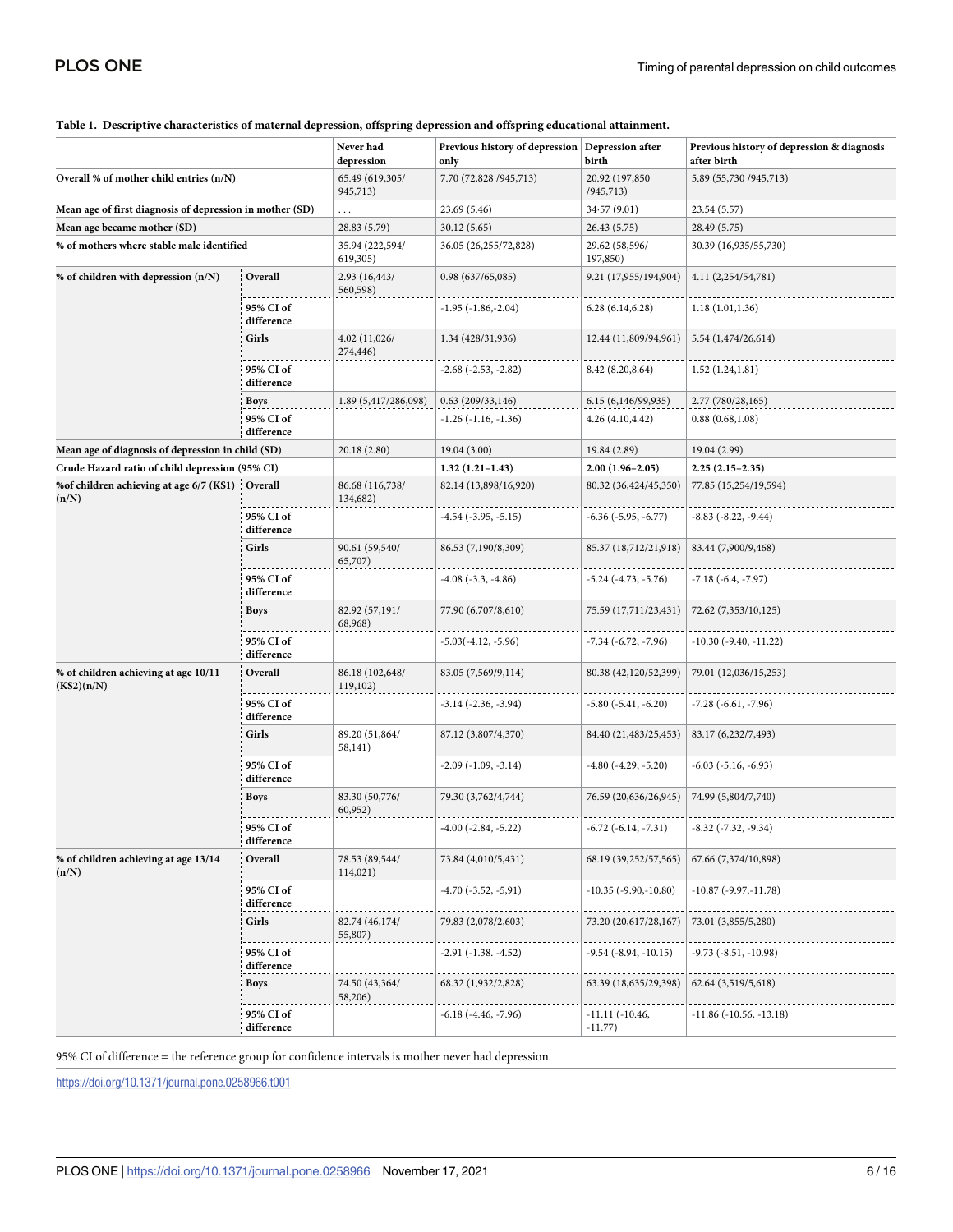|                                                                                                   |                               | Never had                     | Previous history of               | Depression after                        | Previous history of depression &   No stable male |                                 |
|---------------------------------------------------------------------------------------------------|-------------------------------|-------------------------------|-----------------------------------|-----------------------------------------|---------------------------------------------------|---------------------------------|
| Overall % of stable males (n/N)                                                                   |                               | depression<br>82.04 (265,469/ | depression<br>4.79(15,490/323,572 | birth<br>11.06(35,775                   | diagnosis after birth<br>2.11 (6,838 / 323, 572)  | identified                      |
|                                                                                                   |                               | 323,572                       |                                   | /323,572                                |                                                   |                                 |
| Mean age of first diagnosis of stable male (SD)<br>% of children with depression Overall<br>(n/N) |                               | 2.86(6,821/<br>238,104)       | 25.91 (6.34)<br>0.81(112/13,872)  | 37.87 (16.33)<br>6.81(2,295/<br>33,693) | 25.06 (5.79)<br>2.29 (147/6,425)                  | 4.87 (28,482/<br>584,818)       |
|                                                                                                   | 95% CI of<br>difference       |                               | $-2.06(-1.88,-2.21)$              | 3.95(3.67, 4.23)                        | $-0.58$ $(-0.18, -0.92)$                          | 2.01 (1.92, 2.09)               |
|                                                                                                   | Girls                         | 3.91 (4,520/<br>115,628)      | 1.21(82/6,774)                    | 9.01 (1,470/<br>16,319)                 | 2.91 (90/3,093)                                   | 6.61 (19,009/<br>287,692)       |
|                                                                                                   | 95% CI of<br>difference       |                               | $-2.70$ ( $-2.39$ , $-2.96$ )     | 5.10 (4.65, 5.56)                       | $-1.00$ ( $-0.34$ , $-1.05$ )                     | 2.77(2.55, 2.84)                |
|                                                                                                   | <b>Boys</b>                   | 1.88 (2,301/<br>122,461)      | 0.42(30/7,098)                    | 4.75 (825/17,372)                       | 1.71(57/3,332)                                    | 3.19 (9,473/<br>297,075)        |
|                                                                                                   | 95% CI of<br>difference       |                               | $-1.46$ ( $-1.26$ , $-1.60$ )     | 2.87(2.55, 3.20)                        | $-0.17$ ( $-0.56$ , $0.34$ )                      | 1.31(1.21, 1.41)                |
| Mean age of diagnosis of depression in child                                                      |                               | 20.01 (2.88)                  | 19.23(2.59)                       | 19.84 (2.82)                            | 18.98 (3.46)                                      | 19.93 (2.87)                    |
| Crude Hazard ratio of child depression (95%<br>CI)                                                |                               |                               | $1.44(1.18-1.74)$                 | $1.66(1.58-1.74)$                       | $1.47(1.25-1.73)$                                 | $1.27(1.24 - 1.30)$             |
| % of children achieving at<br>age 6/7 (KS1) (n/N)                                                 | Overall                       | 87.72 (55,070/<br>62,778)     | 82.74 (2,647/3,199)               | 82.57 (7,827/<br>9,479)                 | 79.60 (1,744/2,191)                               | 83.03 (127,641/<br>153,729)     |
|                                                                                                   | 95% CI of<br>difference       |                               | -4.98 (-3.68, -6.35)              | $-5.15$ $(-4.36, -$<br>5.97)            | $-8.12$ ( $-6.47, -9.88$ )                        | $-4.69$ $(-4.37,$<br>$-5.01)$   |
|                                                                                                   | Girls                         | 91.33 (27,871/<br>30,517)     | 87.28 (1,352/1,549)               | 87.32 (4,110/<br>4,707)                 | 85.38 (888/1,040)                                 | 87.58 (65,472/<br>74,753)       |
|                                                                                                   | 95% CI of<br>difference       |                               | $-4.05$ ( $-2.45, -5.83$ )        | $-4.01(-3.01,$<br>$-5.01)$              | $-5.94$ $(-3.90, -8.24)$                          | $-3.74$ ( $-3.35$ ,<br>$-4.14)$ |
|                                                                                                   | Boys                          | 84.31 (27,198/<br>32,260)     | 78.48 (1,295/1,650)               | 77.89 (3,717/<br>4,772)                 | 74.37 (856/1,151)                                 | 78.72 (62,160/<br>78,965)       |
|                                                                                                   | 95% CI of<br>difference       |                               | $-5.82$ ( $-3.87, -7.91$ )        | $-6.42$ $(-5.19,$<br>$-7.68$ )          | $-9.94$ ( $-7.47$ , $-12.57$ )                    | $-5.59(-5.10,$<br>$-6.08)$      |
| % of children achieving at<br>age 10/11 (KS2) (n/N)                                               | Overall                       | 86.97 (48,575/<br>55,855)     | 82.52 (1,473/1,785)               | 81.23 (8,218/<br>10, 117)               | 78.95 (1,283/1,625)                               | 83.07 (118,087/<br>142,148)     |
|                                                                                                   | 95% CI of<br>difference       |                               | $-4.45$ $(-2.73,-6.30)$           | $-5.74$ $(-4.94,$<br>$-6.56)$           | $-8.01$ ( $-6.08, -10.08$ )                       | $-3.89$ $(-3.55,$<br>$-4.23)$   |
|                                                                                                   | Girls                         | 89.85 (24,291/<br>27,036)     | 84.74 (733/865)                   | 85.63 (4,212/<br>4,919)                 | 84.58 (669/791)                                   | 86.66 (60,201/<br>69,465)       |
|                                                                                                   | 95% CI of<br>difference       |                               | $-5.11$ $(-2.83, -7.68)$          | $-4.22$ ( $-3.20$ , $-$<br>5.29)        | $-5.27$ ( $-2.89$ , $-7.98$ )                     | $-3.18(-2.74,$<br>$-3.62)$      |
|                                                                                                   | <b>Boys</b>                   | 84.26 (24,281/<br>28,816)     | 80.43 (740/920)                   | 77.07 (4,006/<br>5,198)                 | 73.62 (614/834)                                   | 79.64 (57,879/<br>72,674)       |
|                                                                                                   | 95% CI of<br>difference       |                               | $-3.83$ ( $-1.36$ , 6.55)         | $-7.19$ ( $-5.99$ ,<br>$-8.43)$         | $-10.64$ ( $-7.73$ , $-13.76$ )                   | $-4.62$ $(-4.11,$<br>$-5.13)$   |
| % of children achieving at<br>age 13/14 (KS3) (n/N)                                               | Overall                       | 79.82 (42,046/<br>52,674)     | 72.74 (758/1,042)                 | 70.19 (7,187/<br>10,240)                | 68.78 (802/1,166)                                 | 73.17 (101,875/<br>139,238)     |
|                                                                                                   | 95% CI of<br>$\it difference$ |                               | $-7.08$ ( $-4.44$ , $-9.88$ )     | $-9.64$ $(-8.69,$<br>$-10.59)$          | $-11.04$ ( $-8.42$ , $-13.78$ )                   | $-6.60$ $(-6.24,$<br>$-7.07)$   |
|                                                                                                   | Girls                         | 84.05 (21,166/<br>25,182)     | 74.66 (383/513)                   | 75.88 (3,737/<br>4,925)                 | 74.20 (417/562)                                   | 77.84 (53,479/68,<br>703)       |
|                                                                                                   | 95% CI of<br>difference       |                               | -9.39 (-5.79, -13.36)             | -8.17 (-6.91,<br>$-9.47)$               | $-9.85$ ( $-6.38$ , $-13.65$ )                    | -6.21 (-5.66,<br>$-6.76)$       |
|                                                                                                   | <b>Boys</b>                   | 75.95 (20,877/<br>27,488)     | 70.89 (375/529)                   | 64.91 (3,450/<br>5,315)                 | 63.74 (385/604)                                   | 68.61 (48,392/<br>70,530)       |

#### <span id="page-6-0"></span>**[Table](#page-4-0) 2. Descriptive characteristics of stable male depression, offspring depression and offspring educational attainment.**

(*Continued*)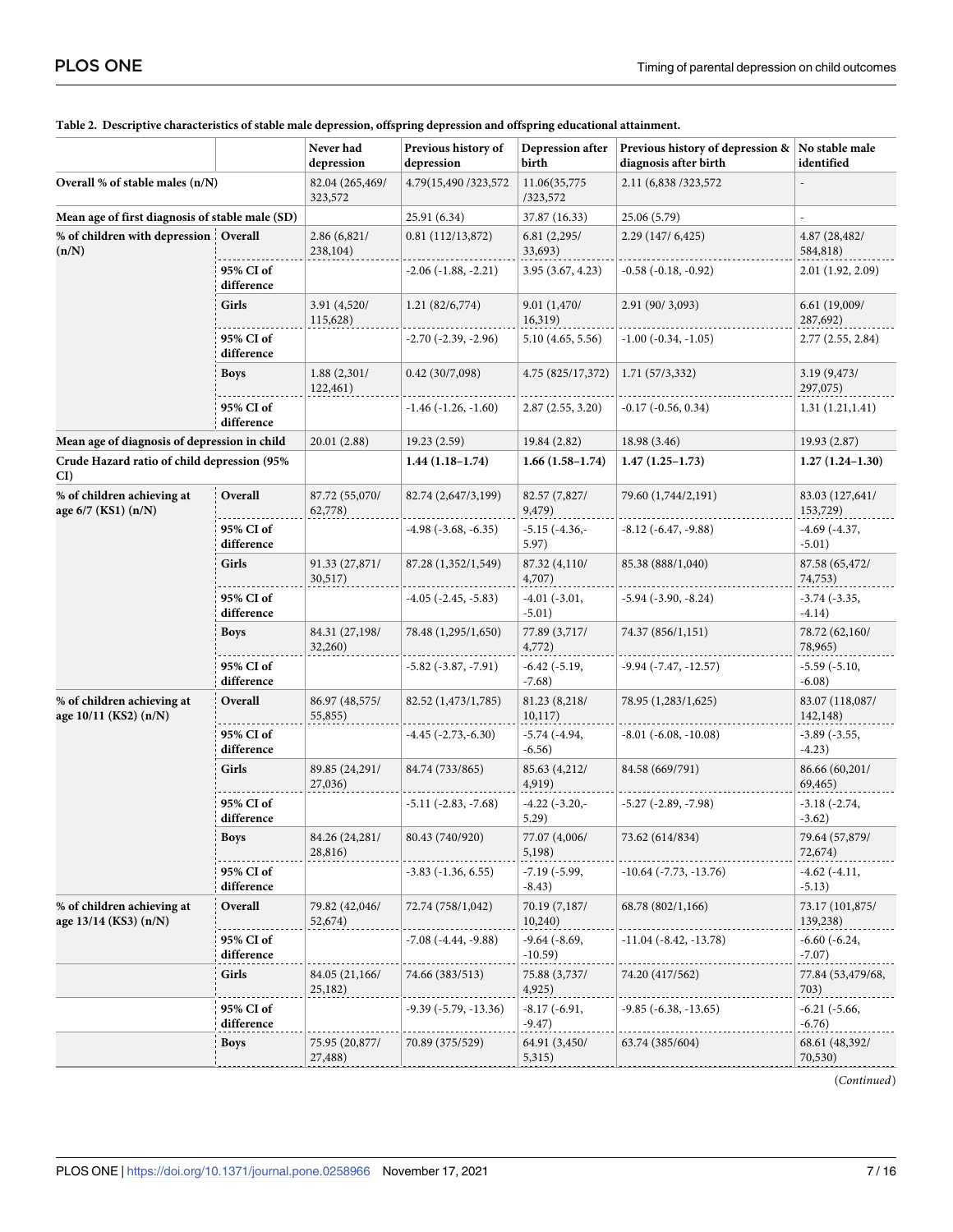#### <span id="page-7-0"></span>**Table 2.** (Continued)

|                         | Never had<br>depression | <b>Previous history of</b><br>depression | Depression after<br>birth  | <b>Previous history of depression <math>\&amp;</math> No stable male</b><br>diagnosis after birth | identified                     |
|-------------------------|-------------------------|------------------------------------------|----------------------------|---------------------------------------------------------------------------------------------------|--------------------------------|
| 95% CI of<br>difference |                         | $-5.06$ $(-1.32, -9.10)$                 | -11.04 (-9.67.<br>$-12.43$ | $-12.21(-8.44,-16.15)$                                                                            | $-7.34$ ( $-6.72$ )<br>$-7.95$ |

95% CI of difference = the reference group for confidence intervals is stable male never had depression.

<https://doi.org/10.1371/journal.pone.0258966.t002>

Table 3 shows a similar pattern when purely adjusting for deprivation (Townsend quintile) and [Table](#page-8-0) 4 illustrates potential confounding factors associated with offspring depression and educational attainment. When these were combined into a Cox regression model [\(Fig](#page-9-0) 1); maternal depression before the birth (HR:  $1.22$ ,  $95\%$  CI: $1.11-1.33$ ) maternal depression after the birth (HR: 1 $\cdot$  51, 95% CI: 1 $\cdot$ 47–1 $\cdot$ 55), maternal depression before and after the birth (HR 1�73, 95% CI: 1�64–1�83), stable male depression after the birth (HR:1�43, 95% CI: (1�35–1�60), stable male depression before and after the birth (HR:  $1.27$ ,  $95\%$  CI:  $1.06-1.52$ ), were significant predictors of child depression (after adjusting for gender, deprivation, achieving key stage 2, gestation age, birth weight, number of house moves, age became mother and maternal antidepressant use). Whilst stable male depression before the birth did increase the likelihood of offspring depression in the adjusted model, this was only just statistically significant (HR:1.24, 95%CI:  $1.00-1.52$  ( $p = 0.046$ )).

#### **Educational attainment**

Tables [1](#page-5-0) and [2](#page-6-0) show that  $15.9\%$  (35,184/220,778) of children did not achieve their KS2. 19 $.2\%$ (21,762/113,275) of boys and 12�5% (13,422/107,503) of girls did not achieve their KS2. Maternal depression was associated with a lower proportion of children achieving Key stage 1, 2 and 3 [\(Table](#page-5-0) 1). This associated was greatest when mothers were depressed both before and after the child's birth and lowest when the mother was depressed only prior to the child's birth. For paternal depression (table [2\)](#page-6-0), a lower proportion of children achieved Key stage 1, 2 and 3 when the father was depressed both prior to and after the child's birth. However, the confidence intervals overlapped for those with depression before the child was born only and the other depressed groups.

Unadjusted associations with educational attainment show in terms of parental depression, the highest risk for not attaining was a stable male or mother with depression before and after

|  | Table 3. Risk of depression in child if mother had depression, adjusting for deprivation (clustering on mother ID). |  |  |  |  |
|--|---------------------------------------------------------------------------------------------------------------------|--|--|--|--|
|  |                                                                                                                     |  |  |  |  |

|                                                   | Child depression (Adjusted<br>Hazard ratios and 95% Confidence ratios and 95% Confidence<br>Intervals) | <b>Achieving Key Stage 1 (Odds</b><br>intervals) | <b>Achieving Key Stage 2 (Odds</b><br>ratios and 95% Confidence<br>intervals) | <b>Achieving Key Stage 3 (Odds</b><br>ratios and 95% Confidence<br>intervals) |  |  |  |
|---------------------------------------------------|--------------------------------------------------------------------------------------------------------|--------------------------------------------------|-------------------------------------------------------------------------------|-------------------------------------------------------------------------------|--|--|--|
| Mother depressed<br>before the birth              | $1.30(1.20-1.41)$                                                                                      | $0.74(0.71-0.78)$                                | $0.82(0.77-0.87)$                                                             | $0.81(0.76 - 0.87)$                                                           |  |  |  |
| Mother depressed after<br>the birth               | $1.92(1.88-1.96)$                                                                                      | $0.68(0.66 - 0.70)$                              | $0.71(0.69 - 0.73)$                                                           | $0.64(0.62 - 0.66)$                                                           |  |  |  |
| Mother depressed<br>before and after the<br>birth | $2.11(2.02 - 2.22)$                                                                                    | $0.59(0.58-0.62)$                                | $0.66(0.63 - 0.69)$                                                           | $0.63(0.60-0.66)$                                                             |  |  |  |
| Deprivation (Quintile)<br>5-most deprived)        | $1.62(1.56-1.68)$                                                                                      | $0.37(0.36-0.39)$                                | $0.36(0.34 - 0.38)$                                                           | $0.28(0.27-0.29)$                                                             |  |  |  |

�hazard ratio compared to mother with no history of depression.

<https://doi.org/10.1371/journal.pone.0258966.t003>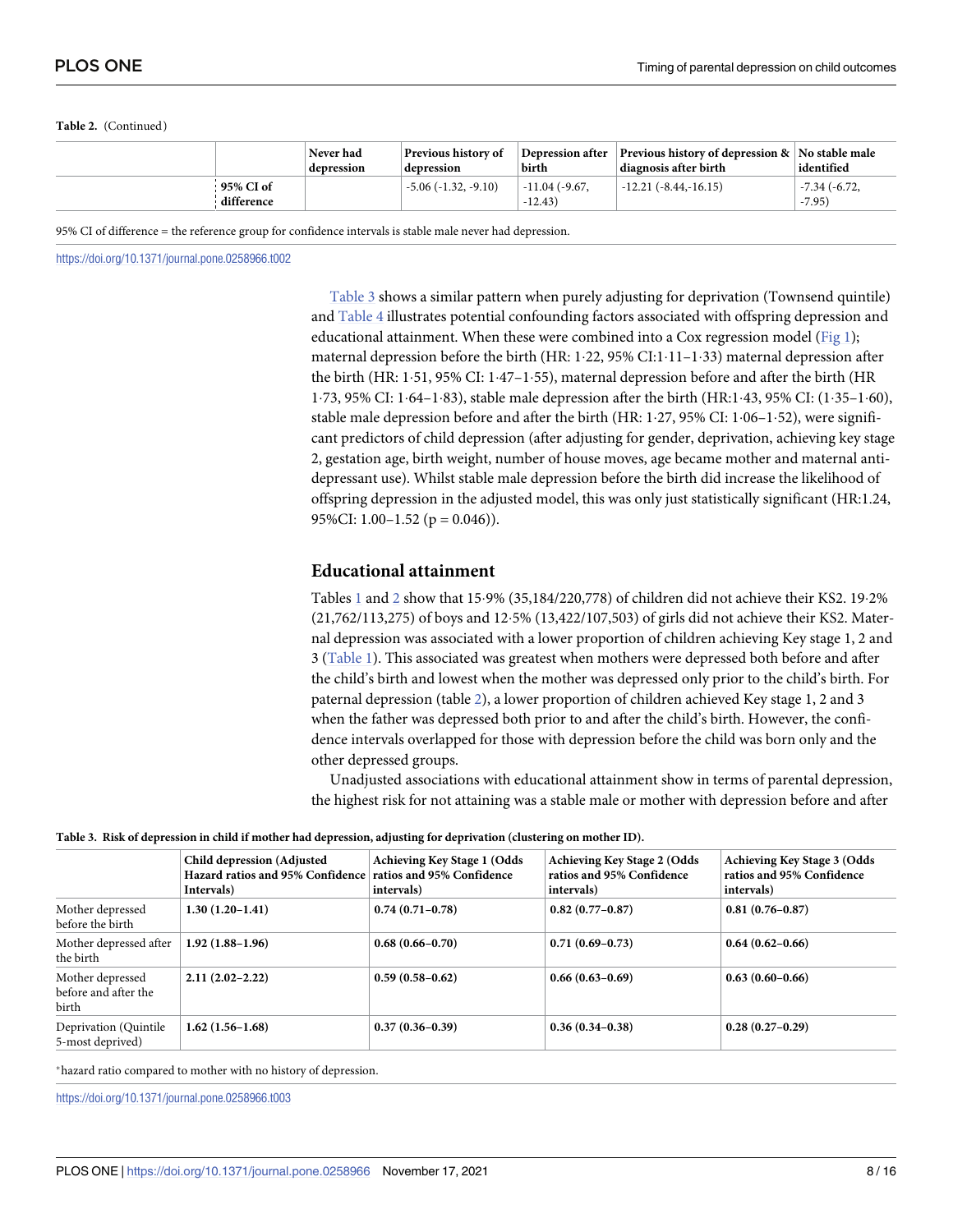|                                                   | <b>Offspring depression (Crude</b><br>Hazard ratios and 95% Confidence | <b>Achieving KS1 (Crude Odds</b><br>ratios and 95% Confidence | <b>Achieving KS2 (Crude Odds</b><br>ratios and 95% Confidence | <b>Achieving KS3 (Crude Odds</b><br>ratios and 95% Confidence |
|---------------------------------------------------|------------------------------------------------------------------------|---------------------------------------------------------------|---------------------------------------------------------------|---------------------------------------------------------------|
| Mother depressed                                  | Intervals)<br>$1.32(1.21-1.43)$                                        | Intervals)<br>$0.71(0.68 - 0.74)$                             | Intervals)<br>$0.79(0.74 - 0.83)$                             | Intervals)<br>$0.77(0.72 - 0.82)$                             |
| before the birth                                  |                                                                        |                                                               |                                                               |                                                               |
| Mother depressed after<br>the birth               | $2.00(1.96 - 2.05)$                                                    | $0.63(0.61-0.65)$                                             | $0.66(0.64 - 0.67)$                                           | $0.59(0.57-0.60)$                                             |
| Mother depressed<br>before and after the<br>birth | $2.25(2.15-2.35)$                                                      | $0.54(0.52 - 0.56)$                                           | $0.60(0.58-0.63)$                                             | $0.57(0.55-0.60)$                                             |
| Stable male depression<br>before birth            | $1.44(1.18-1.74)$                                                      | $0.67(0.61 - 0.74)$                                           | $0.71(0.62 - 0.80)$                                           | $0.67(0.59 - 0.77)$                                           |
| Stable male depression<br>after birth             | $1.66(1.58-1.74)$                                                      | $0.66(0.63 - 0.70)$                                           | $0.65(0.61-0.69)$                                             | $0.60(0.57-0.62)$                                             |
| Stable male depression<br>before and after birth  | $1.47(1.25-1.73)$                                                      | $0.55(0.49 - 0.61)$                                           | $0.56(0.50-0.64)$                                             | $0.56(0.49-0.63)$                                             |
| No stable male<br>identified                      | $1.27(1.24-1.30)$                                                      | $0.68(0.66 - 0.70)$                                           | $0.74(0.72 - 0.76)$                                           | $0.69(0.67 - 0.71)$                                           |
| Birth weight                                      | $0.84(0.83 - 0.86)$                                                    | $1.50(1.47 - 1.53)$                                           | $1.46(1.43 - 1.49)$                                           | $1.40(1.37 - 1.42)$                                           |
| Age became mother                                 | $0.96(0.96 - 0.96)$                                                    | $1.04(1.04-1.05)$                                             | $1.04(1.04 - 1.04)$                                           | $1.06(1.06 - 1.06)$                                           |
| Gestation Age                                     | $1.00(0.99 - 1.00)$                                                    | $1.09(1.09 - 1.10)$                                           | $1.07(1.07 - 1.08)$                                           | $1.05(1.04-1.05)$                                             |
| Female                                            | $2.05(2.00-2.09)$                                                      | $1.92(1.88 - 1.97)$                                           | $1.67(1.63 - 1.71)$                                           | $1.62(1.59-1.65)$                                             |
| Number House Moves<br>in first 5 years            | $1.07(1.06-1.08)$                                                      | $0.82(0.82 - 0.83)$                                           | $0.83(0.82 - 0.84)$                                           | $0.77(0.76 - 0.78)$                                           |
| Number infections in<br>first 5 years             | $1.08(1.04-1.12)$                                                      | $1.05(0.98 - 1.15)$                                           | $0.93(0.88 - 0.99)$                                           | $0.95(0.91 - 0.99)$                                           |
| Achieving at age 7<br>(KS1)                       | $1.03(0.82 - 1.30)$                                                    | .                                                             | .                                                             | $\ldots$                                                      |
| Achieving at age 11<br>(KS2)                      | $0.81(0.76 - 0.87)$                                                    | $\cdots$                                                      | .                                                             | $\cdots$                                                      |
| Achieving at age (KS3)                            | $0.70(0.68 - 0.73)$                                                    | .                                                             |                                                               | $\cdots$                                                      |
| Maternal anti-<br>depressant use                  | $1.97(1.93 - 2.02)$                                                    | $0.64(0.62 - 0.65)$                                           | $0.65(0.64 - 0.67)$                                           | $0.60(0.59 - 0.61)$                                           |
| Quintile 5 (most<br>deprived)                     | $1.82(1.76 - 1.89)$                                                    | $0.35(0.33 - 0.36)$                                           | $0.34(0.33 - 0.35)$                                           | $0.26(0.25-0.27)$                                             |

<span id="page-8-0"></span>**[Table](#page-4-0) 4. Covariates and association with offspring depression and educational attainment.**

<https://doi.org/10.1371/journal.pone.0258966.t004>

the birth. When risk factors were combined using logistic regression models ([Fig](#page-10-0) 2) children were less likely to achieve their key stage milestones, if either their mother or stable male within the household before and after the birth. For KS2, hazard ratios were significant if their mother/stable male had depression before the birth (HR 0.92, 95%CI:0.86, 0.99 and HR 0.85 95%CI: 0.74, 0.98) respectively), after the birth (HR 0.88, 95%CI:0.85,0.91 and HR 0.79 (95% CI:0.75,0.85)) respectively and before and after the birth (HR 0.79, 95%CI:0.75,0.84 and HR 0.74, 95%CI:0.64,0.84) respectively after adjusting for confounders. This relationship was also seen for key stage 1 (age 7) and key stage 3 (age 14).

# **Discussion**

These results suggest that living with a parent with depression is detrimental to a child's outcome but having a parent who has had a history of depression even prior to the birth also gives a higher risk of depression and lower educational attainment in the child. This is most pronounced with the father/stable male, where association with poor educational outcomes are similar for those who had a father with depression before the birth only and for those with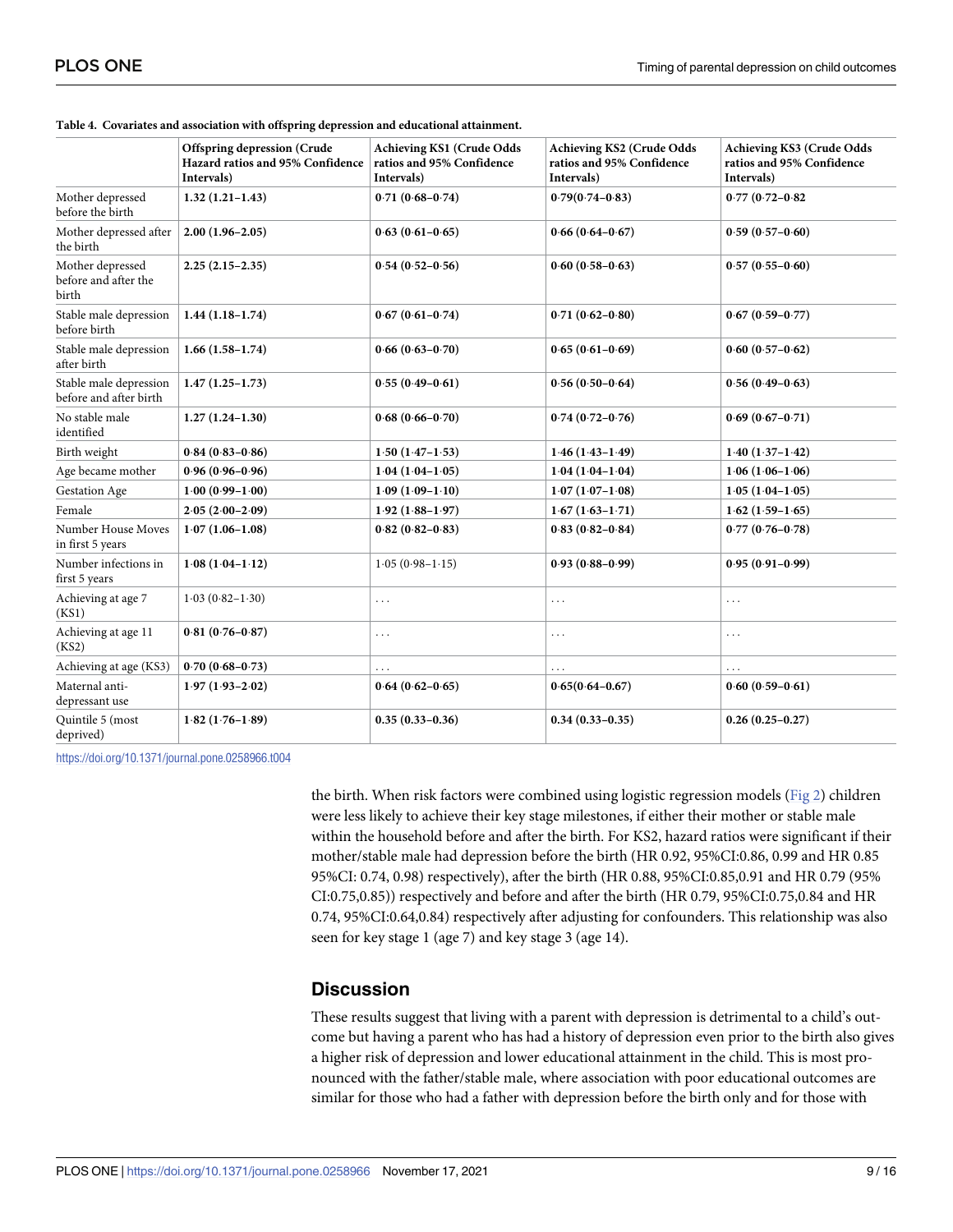<span id="page-9-0"></span>

**[Fig](#page-7-0) 1. Cox regression of all factors associated with depression in children.** Note: Quintile Q5 most deprived and Q1 least deprived. Attained KS2 is achieved educational milestones at age 10–11.

<https://doi.org/10.1371/journal.pone.0258966.g001>

chronic depression. No stable male (e.g. the family have separated) was also a risk factor for depression and poor educational outcomes. The findings showed moving home (perhaps away from difficulty) was associated with less risk of depression in the child, but house moves were associated less likely to achieve educational milestones possibly through educational disruption.

The risks of developing depression were highest in offspring who were exposed to maternal depression both before and after the birth of the child. The risks of failing school exams were highest in offspring who were exposed to maternal/stable male depression before and after the birth of the child, suggesting the chronicity of depression is highly important in determining offspring outcomes. This research is in line with research to date whereby offspring whose parents are persistently depressed are at the highest risks of experiencing negative outcomes [[4](#page-13-0)].

With regards to depression, the strength of association between parent and child diagnosed depression in our study was similar if the mother or stable male had depression, but with higher rates of offspring depression if the mother had chronic depression compared to if the father had chronic depression. The stronger association of depression if the child lives with a mother who has depression compared to a mother with a history of depression suggests exposure mediates child depression. This finding is in agreement with other studies in this area [\[28\]](#page-14-0). However, consistent with Lewis et al. [\[29\]](#page-15-0), we also found that depression in fathers during childhood were also associated with symptoms of depression in their offspring in adolescence.

In terms of education attainment, we found that maternal and stable male depression before the child was born had a significantly negative impact on achievement. The finding that parental depression is associated with educational attainment of offspring both in the earlier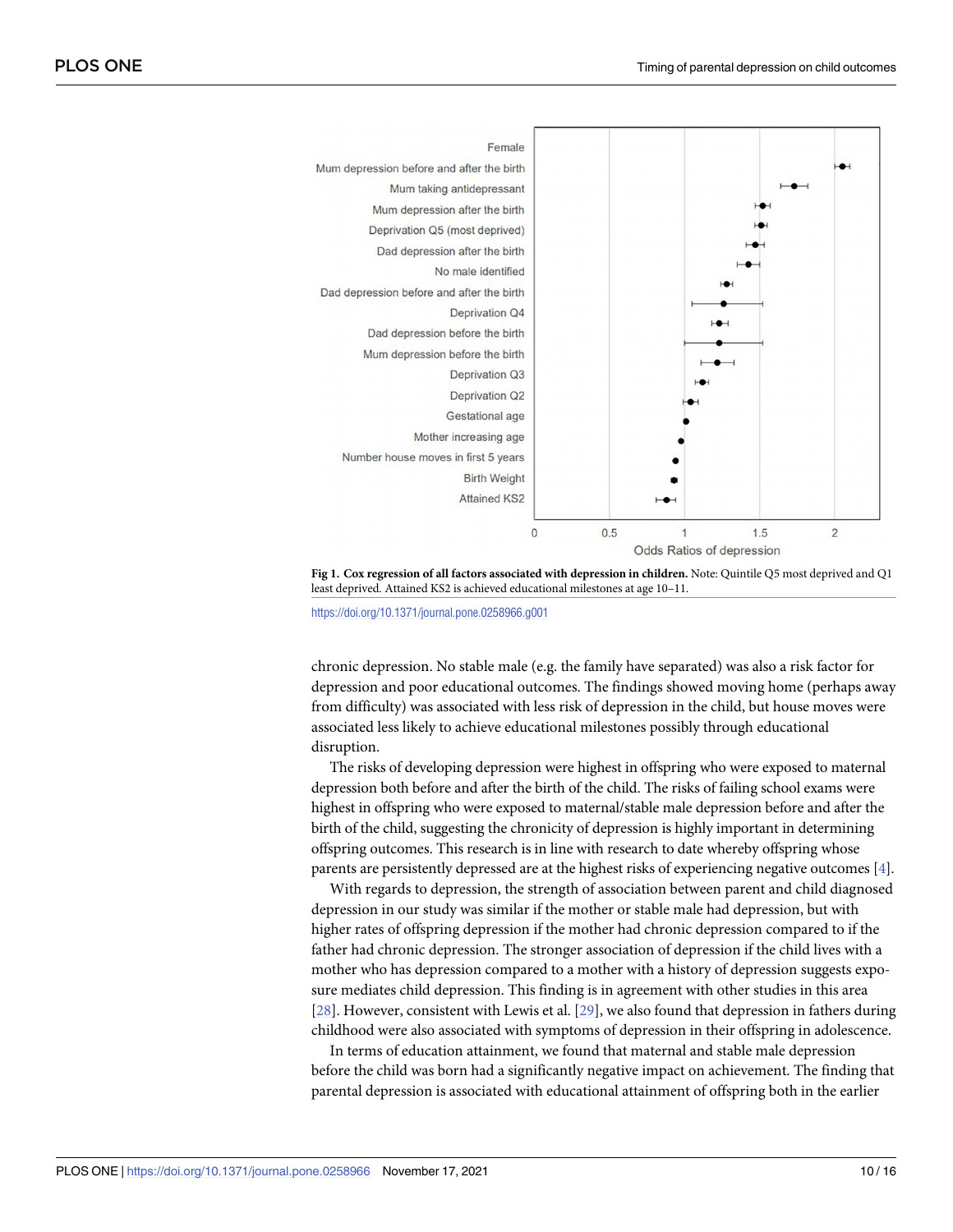Factors associated with achieving Key Stage 1

<span id="page-10-0"></span>

Odds of achieving at age 7











<https://doi.org/10.1371/journal.pone.0258966.g002>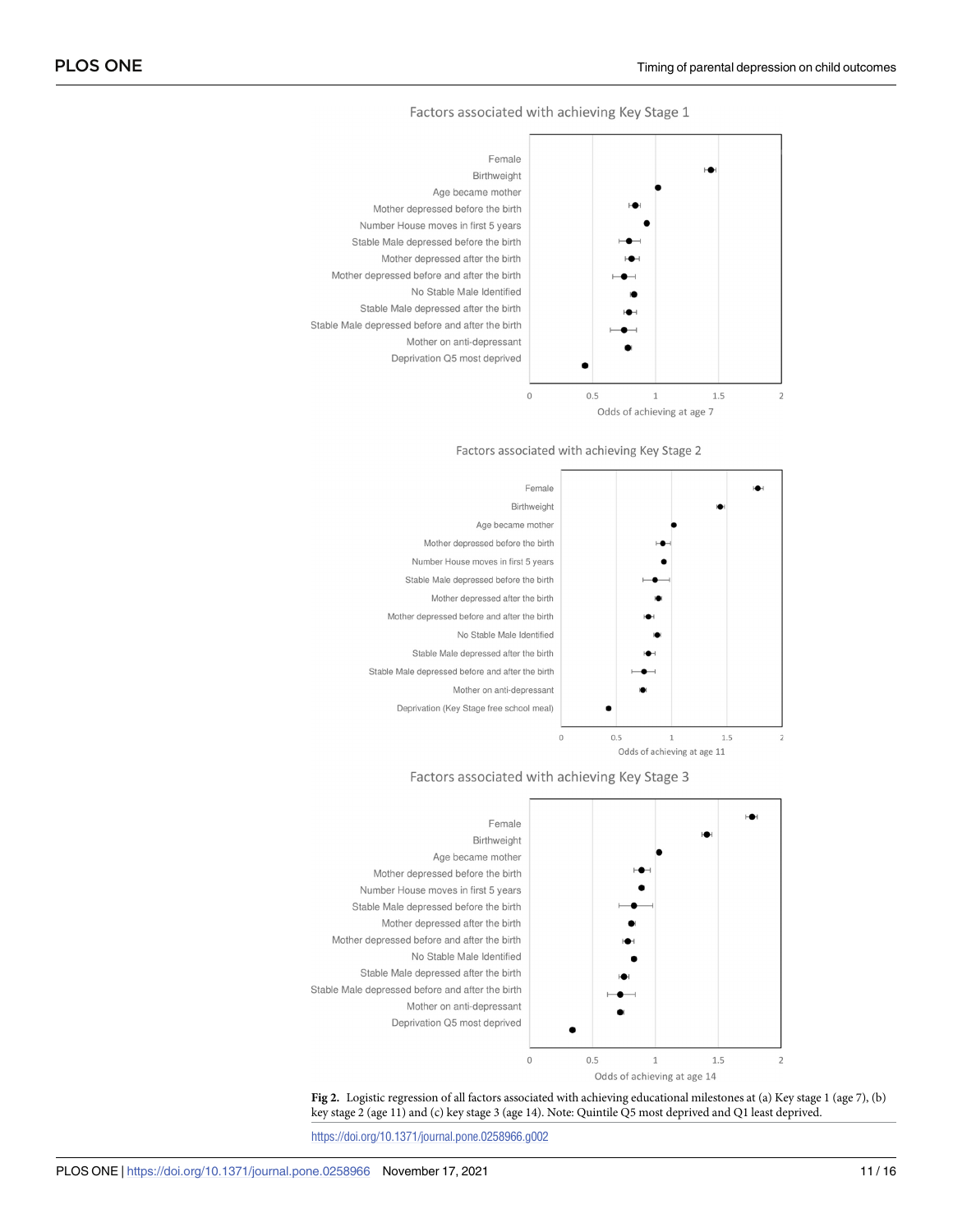<span id="page-11-0"></span>years and in the later teenage years is supported by Claessens and Shen et al respectively [\[3](#page-13-0), [4](#page-13-0)]. Interestingly in our study, both maternal and stable male depression before the birth was also associated with poor academic attainment at all ages. Indeed, Shen et al [[3\]](#page-13-0) highlighted that genetic liability may play an important role in explaining the influence of parental depression on child outcomes as they showed maternal or paternal depression before the birth was associated with worse school performance even at age 16. However, there is still the possibility that other environmental factors such as parenting style or self confidence learned from parent may also impact on educational outcomes and this may be more pronounced when the father is the parent with a history of depression.

Shen et al [[3\]](#page-13-0) found paternal and maternal depression to have similar impacts on school performance in a national sample of Swedish population when based largely on inpatient diagnosis, but using a subsample of non-clinical diagnosis found the impact of maternal depression to be stronger. They suggest that the impact of less severe depression may be more detrimental when it occurs in the mother than the father highlighting the differential effect of maternal and paternal depression dependent on depression severity. The finding of stable male having a larger effect in our study in terms of educational outcomes is particularly surprising as with the linked routine data method employed in our study, we cannot be sure we have identified the biological father. We therefore expected a weaker association for the stable male compared to mothers in our analysis. However, it does highlight that support for the male living in the same household as the child if they have depression is as important in affecting child outcomes as maternal depression. It is clear that a whole family approach to mental health should be considered in order to reduce the risk of adolescent depression and poor educational attainment. Indeed, some interventions have been put in place with a specific focus on children of depressed parents with some promise but varying effects [[30](#page-15-0)]. However, many of the interventions under study were based in America and wider research is needed to understand whether intervention components are easy to implement in other countries and whether the same effect is seen. Furthermore, a specific focus is required on establishing the positive components of these programmes so that this can enhance the provision provided by health visiting services, family support services and wider professionals in countries around the world.

Overall, developing depression had stronger associations with maternal depression, but educational attainment had stronger association with depression in the male of the household. Studies suggest that the mechanisms behind the associations between parental depression and offspring mental health differ depending on the mental health outcome of interest, attributing environmental mechanisms to be largely at play in offspring depression [\[31,](#page-15-0) [32\]](#page-15-0). The same appears to be the case with regard to educational outcomes. However, for educational outcomes, a male with diagnosed depression before the child is born is as important as the child being exposed to paternal depression. This suggests either there is a strong genetic component or that other environmental confounders such as paternal attitudes and parenting style impact on education and remain even when a father has recovered from depression.

This study highlights some important implications for practice and that a focus on environmental mechanisms could modify risk of depression and improve educational attainment for children who live with a parent with depression. Research into the environmental causes of depressive disorders identified that the absence of parental warmth, decreased parental monitoring, over-involvement, increased hostility, high inter-parental conflict, family stress, poor family functioning, maltreatment, neglect, emotional and physical abuse are all factors that may be at play in this environmental association  $[1, 2, 5, 33, 34]$  $[1, 2, 5, 33, 34]$  $[1, 2, 5, 33, 34]$  $[1, 2, 5, 33, 34]$  $[1, 2, 5, 33, 34]$  $[1, 2, 5, 33, 34]$  $[1, 2, 5, 33, 34]$  $[1, 2, 5, 33, 34]$  $[1, 2, 5, 33, 34]$  $[1, 2, 5, 33, 34]$  $[1, 2, 5, 33, 34]$ . All of these factors require whole family support. Health visiting in the United Kingdom is largely based on mothers and children, with little focus given to fathers in comparison. Indeed, a recent study highlighted a lack of coverage on paternal mental health in health visiting training, with trainees not feeling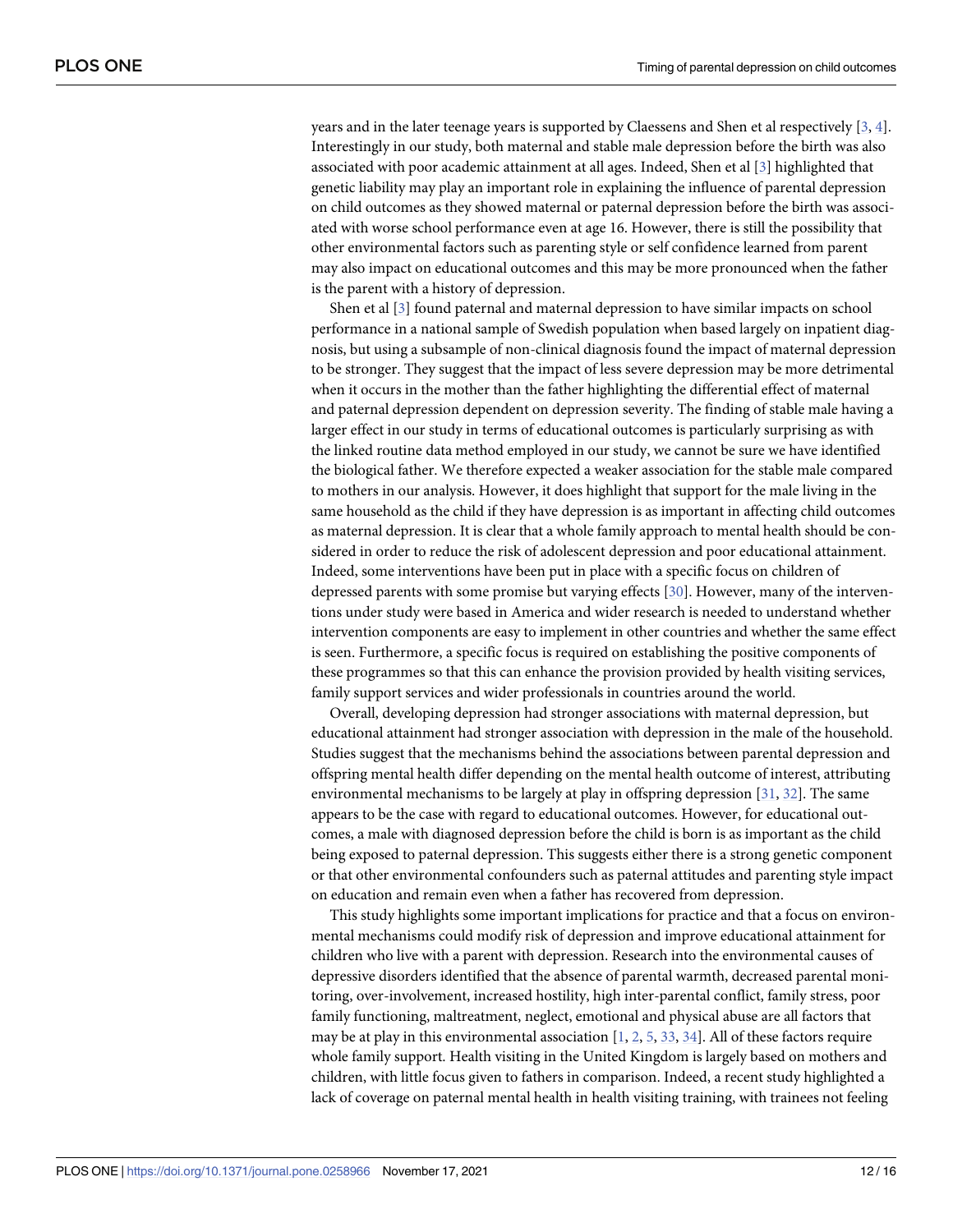<span id="page-12-0"></span>confident in supporting fathers in their role [[35](#page-15-0)]. Increased emphasis on paternal (biological or not) involvement in child development is needed to improve these outcomes. Furthermore, with our findings showing parental depression any time before or after the birth can influence offspring outcomes and perhaps maybe even have a larger effect on attainment, parental support shouldn't be limited to the early years, but ideally beyond this, with professionals (and perhaps wider) who have most contact with fathers trained to provide advice (e.g. GP's), signposting and support. Qualitative work with fathers could identify best methods of offering and accessing support and may require departure from traditional methods used in order to increase engagement of fathers. Investment in this area could reap large rewards in terms of offspring educational and health outcomes. Furthermore, given the crucial role of fathers on children's development, methods of enhancing record linkage to paternal records will give greater insight and allow us to better understand the impact of paternal factors on child outcomes.

This study possesses numerous strengths; firstly, the very large sample size employed gives some indication of wider population prevalence, with a long follow up period and formal clinical diagnosis of depression used. Findings have given insight into mechanisms which may be at play and highlighted implications for practice. However, it also has several limitations. Whilst clinical diagnosis of depression is useful, we will miss mothers and fathers who do not seek treatment for their depression. Evidence suggests that this is likely to be more pronounced for fathers as males are less likely to seek treatment for common mental illness meaning that the fathers included may represent a more chronic group. Findings for fathers can only reflect association with a stable male in the house rather than the biological father. We can only include the records of families who have registered with a GP and who register if moving. The more vulnerable families who do not register with their GP or attend their GP, will be missing from the study. There may also be unmeasured confounders outside of our data remit which have not been included for example access to childcare, parenting style, learning disability and ADHD. The hazards ratios maybe lower than reported if other possible confounders were taken into consideration during the analysis. Finally, future research would be needed to examine the exact timing of depression for each parent and the relationship with each educational attainment measure for the child.

# **Conclusions**

Our research highlights that parental depression is associated with depression and educational failure in children. This applies for maternal as well as paternal depression. For maternal depression, analysis to assess the impact of growing up with a depressed parent, suggests the importance of the rearing environment. For father depression, the impact on child educational failure was particularly pronounced and this shows a need to support families where depression has been present in either parent, with the impact of paternal depression requiring more attention than has been previously given. Depression is an issue that impacts on a family rather than an individual. Successfully addressing depression in a parent will also address wellbeing and potential depression in the child. Taking a holistic approach to addressing family wellbeing and depression will help ensure positive outcomes are seen in the whole family in the long term.

# **Supporting information**

**S1 [Checklist.](http://www.plosone.org/article/fetchSingleRepresentation.action?uri=info:doi/10.1371/journal.pone.0258966.s001) The RECORD statement–checklist of items, extended from the STROBE statement, that should be reported in observational studies using routinely collected health data.** (DOCX)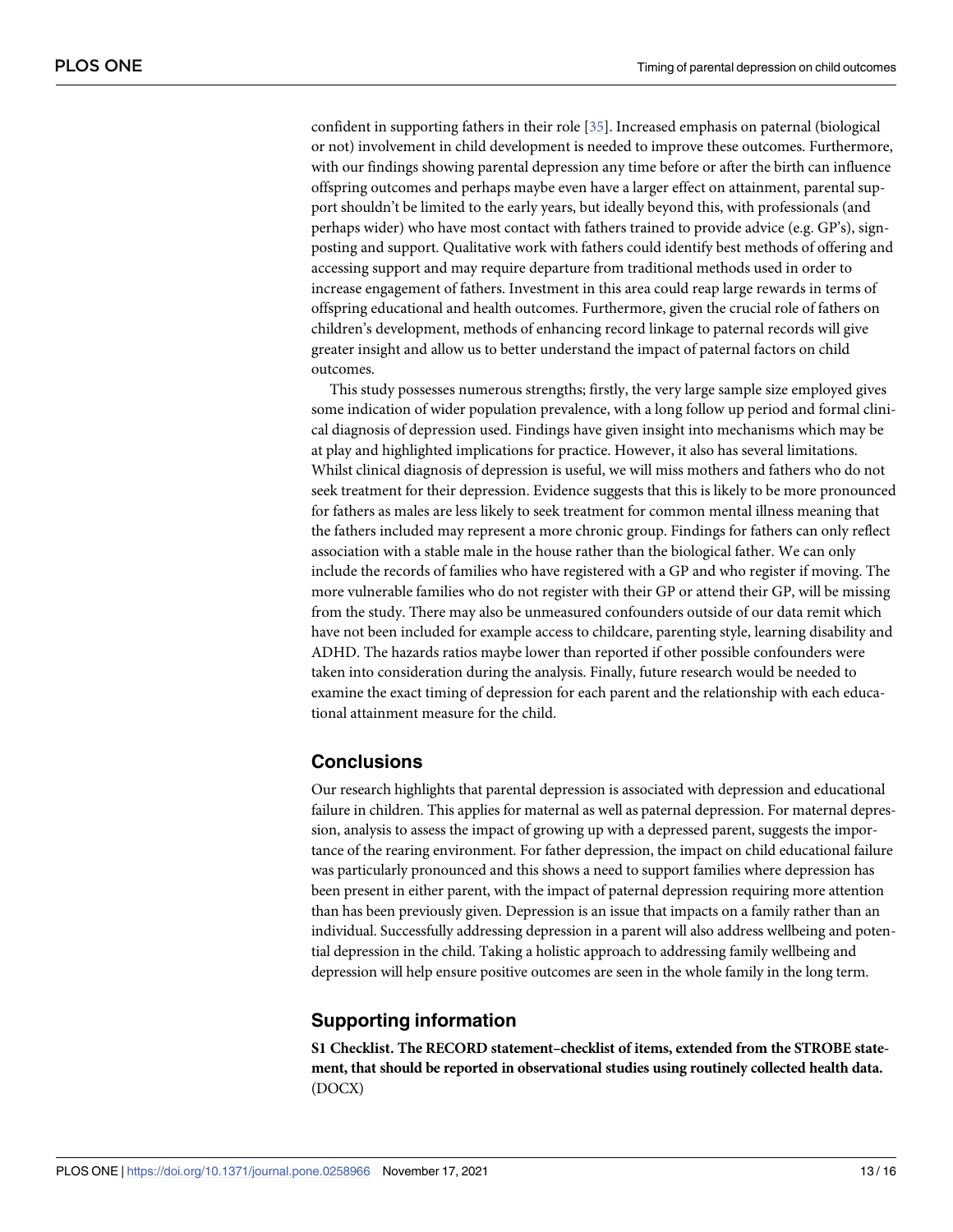<span id="page-13-0"></span>**S1 [Table.](http://www.plosone.org/article/fetchSingleRepresentation.action?uri=info:doi/10.1371/journal.pone.0258966.s002) Codes used to define depression in general practice data.** (DOCX)

**S1 [Fig](http://www.plosone.org/article/fetchSingleRepresentation.action?uri=info:doi/10.1371/journal.pone.0258966.s003). Flow diagram of inclusion and exclusion within the study.** (TIF)

### **Acknowledgments**

This research was funded by the Welsh Government through the National Centre for Population Health and Wellbeing Research and makes use of anonymised data in the SAIL databank. We would like to acknowledge all the data providers who make anonymised data available for research.

# **Author Contributions**

**Conceptualization:** Sinead Brophy, Frances Rice.

**Data curation:** Charlotte Todd, Muhammad A. Rahman, Natasha Kennedy.

**Formal analysis:** Sinead Brophy, Charlotte Todd, Natasha Kennedy.

**Funding acquisition:** Sinead Brophy.

**Investigation:** Muhammad A. Rahman.

**Methodology:** Charlotte Todd, Frances Rice.

**Supervision:** Frances Rice.

**Writing – original draft:** Sinead Brophy, Charlotte Todd.

**Writing – review & editing:** Sinead Brophy, Charlotte Todd, Muhammad A. Rahman, Natasha Kennedy, Frances Rice.

#### **References**

- **[1](#page-1-0).** Augustyn M, Fulco C, Henry K. Intergenerational Continuity in Depression: The Importance of Time-Varying Effects, Maternal Co-morbid Health Risk Behaviors and Child's Gender. J Youth Adolesc. 2018; 47(10):2143–68. <https://doi.org/10.1007/s10964-017-0805-2> PMID: [29330733](http://www.ncbi.nlm.nih.gov/pubmed/29330733)
- **[2](#page-1-0).** Kuckertz J, Mitchell C, Wiggins J. Parenting mediates the impact of maternal depression on child internalizing symptoms. Depress Anxiety. 2018; 35(1):89–97. <https://doi.org/10.1002/da.22688> PMID: [28962070](http://www.ncbi.nlm.nih.gov/pubmed/28962070)
- **[3](#page-1-0).** Shen H, Magnusson C, Rai D, Lundberg M, Lê-Scherban F, Dalman C, et al. Associations of parental depression with child school performance at age 16 years in Sweden. JAMA Psychiatry. 2016; 73 (3):239–46. <https://doi.org/10.1001/jamapsychiatry.2015.2917> PMID: [26842307](http://www.ncbi.nlm.nih.gov/pubmed/26842307)
- **[4](#page-1-0).** Claessens A, Engel M, Chris Curran F. The effects of maternal depression on child outcomes during the first years of formal schooling. Early Child Res Q. 2015; 32:80–93.
- **[5](#page-1-0).** Goodman SH, Rouse MH, Connell AM, Broth MR, Hall CM, Heyward D. Maternal Depression and Child Psychopathology: A Meta-Analytic Review. Clin Child Fam Psychol Rev. 2011; 14(1):1–27. [https://doi.](https://doi.org/10.1007/s10567-010-0080-1) [org/10.1007/s10567-010-0080-1](https://doi.org/10.1007/s10567-010-0080-1) PMID: [21052833](http://www.ncbi.nlm.nih.gov/pubmed/21052833)
- **[6](#page-1-0).** Hammerton G, Mahedy L, Mars B, Harold GT, Thapar A, Zammit S, et al. Association between Maternal Depression Symptoms across the First Eleven Years of Their Child's Life and Subsequent Offspring Suicidal Ideation. PLoS One. 2015; 10(7):e0131885. <https://doi.org/10.1371/journal.pone.0131885> PMID: [26151929](http://www.ncbi.nlm.nih.gov/pubmed/26151929)
- **[7](#page-1-0).** Hammerton G, Zammit S, Thapar A, Collishaw S. Explaining risk for suicidal ideation in adolescent offspring of mothers with depression. Psychol Med. 2016; 46(2):265–75. [https://doi.org/10.1017/](https://doi.org/10.1017/S0033291715001671) [S0033291715001671](https://doi.org/10.1017/S0033291715001671) PMID: [26303275](http://www.ncbi.nlm.nih.gov/pubmed/26303275)
- **[8](#page-1-0).** Kim-Cohen J, Moffitt TE, Taylor A, Pawlby SJ, Caspi A. Maternal Depression and Children's Antisocial Behavior. Arch Gen Psychiatry. 2005; 62(2):173. <https://doi.org/10.1001/archpsyc.62.2.173> PMID: [15699294](http://www.ncbi.nlm.nih.gov/pubmed/15699294)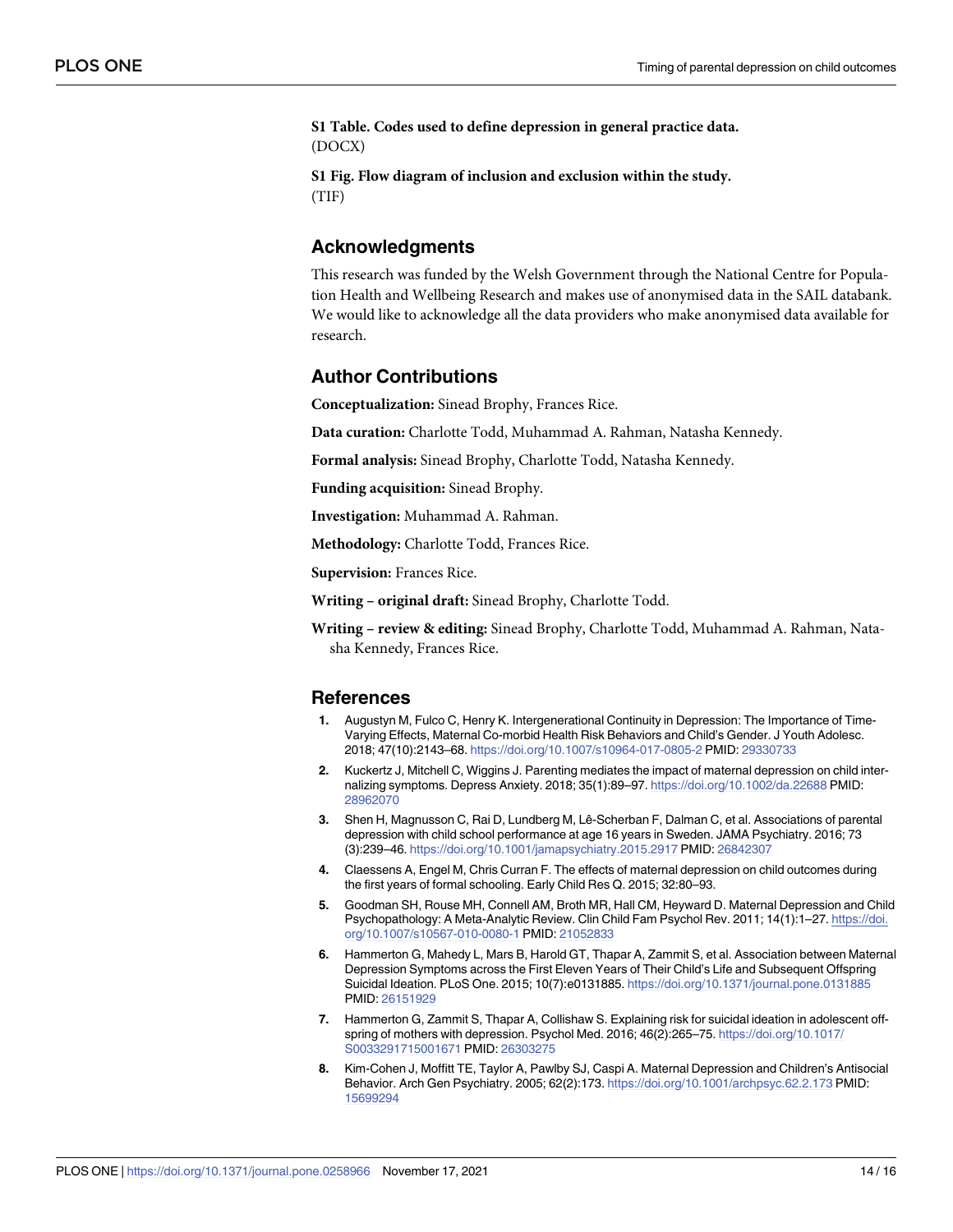- <span id="page-14-0"></span>**[9](#page-1-0).** Weissman MM, Feder A, Pilowsky DJ, Olfson M, Fuentes M, Blanco C, et al. Depressed mothers coming to primary care: Maternal reports of problems with their children. J Affect Disord. 2004; [https://doi.](https://doi.org/10.1016/s0165-0327%2802%2900301-4) [org/10.1016/s0165-0327\(02\)00301-4](https://doi.org/10.1016/s0165-0327%2802%2900301-4) PMID: [14706719](http://www.ncbi.nlm.nih.gov/pubmed/14706719)
- **[10](#page-1-0).** Ferrari AJ, Charlson FJ, Norman RE, Patten SB, Freedman G, Murray CJL, et al. Burden of Depressive Disorders by Country, Sex, Age, and Year: Findings from the Global Burden of Disease Study 2010. PLoS Med. 2013; 10(11).
- **[11](#page-1-0).** Ramchandani P, Stein A, Evans J, O'Connor TG. Paternal depression in the postnatal period and child development: A prospective population study. Lancet. 2005; 365(9478):2201–5. [https://doi.org/10.](https://doi.org/10.1016/S0140-6736%2805%2966778-5) [1016/S0140-6736\(05\)66778-5](https://doi.org/10.1016/S0140-6736%2805%2966778-5) PMID: [15978928](http://www.ncbi.nlm.nih.gov/pubmed/15978928)
- **[12](#page-1-0).** Fröjd SA, Nissinen ES, Pelkonen MUI, Marttunen MJ, Koivisto AM, Kaltiala-Heino R. Depression and school performance in middle adolescent boys and girls. J Adolesc. 2008; 31(4):485–98. [https://doi.org/](https://doi.org/10.1016/j.adolescence.2007.08.006) [10.1016/j.adolescence.2007.08.006](https://doi.org/10.1016/j.adolescence.2007.08.006) PMID: [17949806](http://www.ncbi.nlm.nih.gov/pubmed/17949806)
- **[13](#page-1-0).** OECD. Measuring the Effects of Education on Health and Civic Engagement. Copenhagen Symp. 2006;
- **[14](#page-1-0).** Abel KM, Hope H, Swift E, Parisi R, Ashcroft DM, Kosidou K, et al. Prevalence of maternal mental illness among children and adolescents in the UK between 2005 and 2017: a national retrospective cohort analysis. Lancet Public Heal. 2019; [https://doi.org/10.1016/S2468-2667\(19\)30059-3](https://doi.org/10.1016/S2468-2667%2819%2930059-3) PMID: [31155222](http://www.ncbi.nlm.nih.gov/pubmed/31155222)
- **[15](#page-1-0).** Rohde P, Lewinson PM, Klein DN, Seeley JR, Gau JM. Key Characteristics of major depressive disorder occuring in childhood, adolescence, emerging adulthood, adulthoood.Ckin Psychol Sci. 2013; 1(1): <https://doi.org/10.1177/2167702612457599> PMID: [24273703](http://www.ncbi.nlm.nih.gov/pubmed/24273703)
- **[16](#page-2-0).** Kopala-Sibley DC, Jelinek C, Kessel E, Frost A, Allmann AES, Nlein D. Parental depressive history, parenting styles, and child psychopathology over six years: The contribution of eac parent's depressive history to the other's parenting styles. Dev Psychopathol. 2017; 29(4): 1469-1482. [https://doi.org/10.](https://doi.org/10.1017/S0954579417000396) [1017/S0954579417000396](https://doi.org/10.1017/S0954579417000396) PMID: [28414019](http://www.ncbi.nlm.nih.gov/pubmed/28414019)
- **[17](#page-2-0).** Rice R. Genetic influences on depression and anxiety in childhood and adolescence. Behaviour Genetics of Psycholpathology in: Handbook of Behaviour Genetics Eds. Ree S H& Ronald A, Springer: New York 2014.
- **[18](#page-2-0).** Gutierrez-Galve L, Stein A, Hanington L, Heron J, Ramchandani P. Paternal Depression in the Postnatal Period and Child Development: Mediators and Moderators. Pediatrics. 2015; 135(2):e339–47. <https://doi.org/10.1542/peds.2014-2411> PMID: [25560437](http://www.ncbi.nlm.nih.gov/pubmed/25560437)
- **[19](#page-2-0).** World Health Organization. WHO mental health plan 2013–2020. 2013.
- **[20](#page-2-0).** Ferenchick EK, Ramanuj P, Pincus HA. Depression in primary care: part 1-screening and diagnosis. BMJ (Clinical research ed.). 2019. <https://doi.org/10.1136/bmj.l794> PMID: [30962184](http://www.ncbi.nlm.nih.gov/pubmed/30962184)
- **[21](#page-2-0).** Kim-Cohen J, Caspi A, Rutter M, Toma´s MP, Moffitt TE. The caregiving environments provided to children by depressed mothers with or without an antisocial history. Am J Psychiatry. 2006; [https://doi.org/](https://doi.org/10.1176/ajp.2006.163.6.1009) [10.1176/ajp.2006.163.6.1009](https://doi.org/10.1176/ajp.2006.163.6.1009) PMID: [16741201](http://www.ncbi.nlm.nih.gov/pubmed/16741201)
- **[22](#page-3-0).** Ford D V., Jones KH, Verplancke JP, Lyons RA, John G, Brown G, et al. The SAIL Databank: Building a national architecture for e-health research and evaluation. BMC Health Serv Res. 2009; 9:1–12. [https://](https://doi.org/10.1186/1472-6963-9-1) [doi.org/10.1186/1472-6963-9-1](https://doi.org/10.1186/1472-6963-9-1) PMID: [19118494](http://www.ncbi.nlm.nih.gov/pubmed/19118494)
- **[23](#page-3-0).** Rodgers SE, Lyons RA, Dsilva R, Jones KH, Brooks CJ, Ford D V., et al. Residential Anonymous Linking Fields (RALFs): A novel information infrastructure to study the interaction between the environment and individuals' health. J Public Health (Bangkok). 2009; 31(4):582–8.
- **[24](#page-3-0).** Davé S, Petersen I, Sherr L, Nazareth I. Incidence of maternal and paternal depression in primary care: A cohort study using a primary care database. Arch Pediatr Adolesc Med. 2010; [https://doi.org/10.](https://doi.org/10.1001/archpediatrics.2010.184) [1001/archpediatrics.2010.184](https://doi.org/10.1001/archpediatrics.2010.184) PMID: [20819960](http://www.ncbi.nlm.nih.gov/pubmed/20819960)
- **[25](#page-3-0).** Cornish RP, John A, Boyd A, Tilling K, Macleod J. Defining adolescent common mental disorders using electronic primary care data: A comparison with outcomes measured using the CIS-R. BMJ Open. 2016; <https://doi.org/10.1136/bmjopen-2016-013167> PMID: [27909036](http://www.ncbi.nlm.nih.gov/pubmed/27909036)
- **[26](#page-3-0).** World Health Organization. International Statistical Classification of Diseases and Related Health Problems (International Classification of Diseases)(ICD) 10th Revision—Version:2010. Occupational Health. 2010.
- **[27](#page-3-0).** Benchimol EI, Smeeth L, Guttmann A, Harron K, Moher D, Peteresen I, et al. The REporting of studies Conducted using Observational Routinely-collected health Data (RECORD) Statement. PLoS Med. 2015;
- **[28](#page-9-0).** Pilowsky DJ, Wickramaratne P, Poh E, Hernandez M, Batten LA, Flament MF, et al. Psychopathology and functioning among children of treated depressed fathers and mothers. J Affect Disord. 2014; 164:107–11. <https://doi.org/10.1016/j.jad.2014.04.012> PMID: [24856562](http://www.ncbi.nlm.nih.gov/pubmed/24856562)